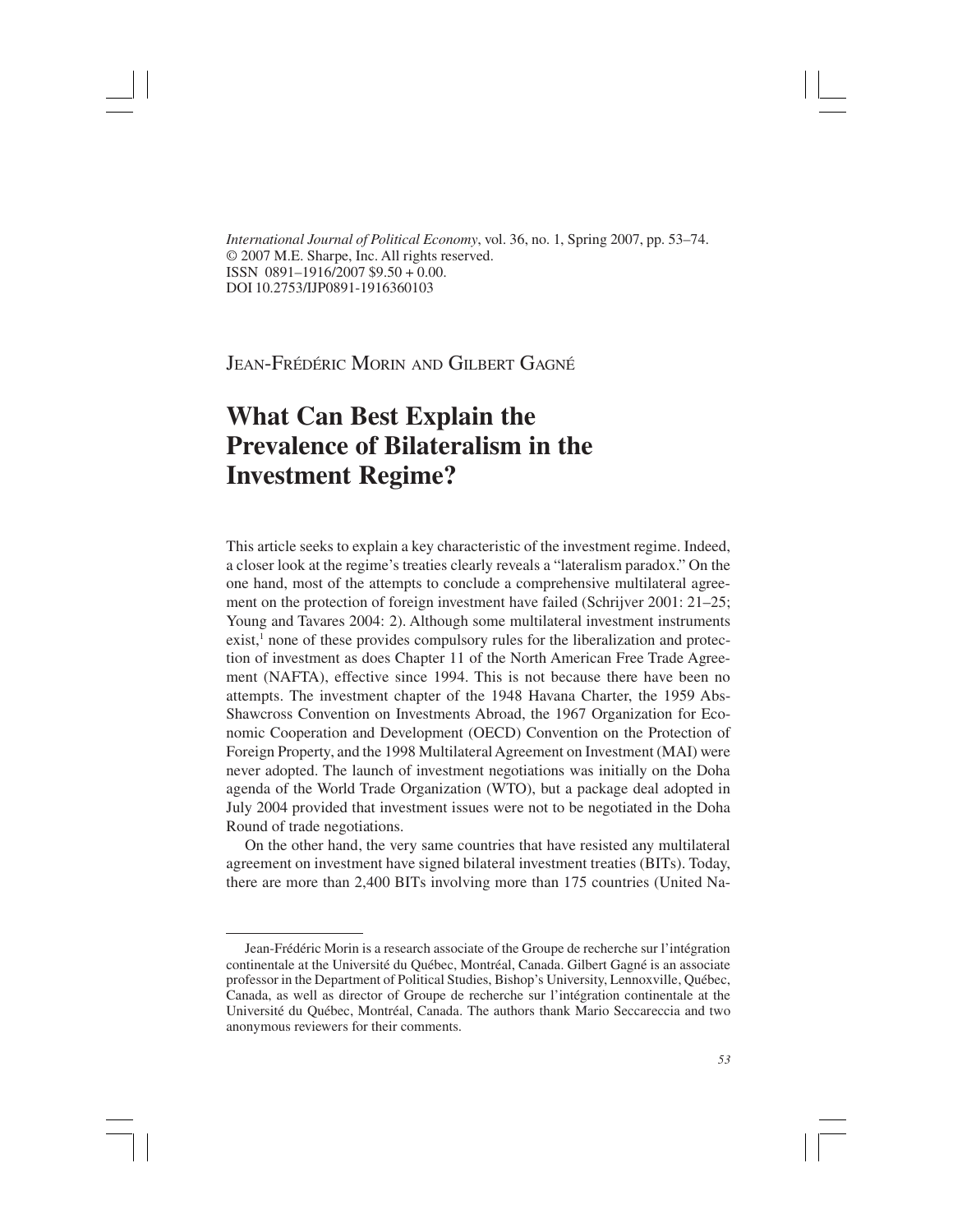tions Conference on Trade and Development [UNCTAD] 2005: 24).<sup>2</sup> Following the NAFTA model, most of them prohibit discrimination, actions tantamount to expropriation without compensation, money transfer bans, violations of the minimum standard of treatment, and performance requirements. To ensure compliance with these substantive obligations, they entitle investors of signatory nations to binding arbitration actions against a host government.

How can one explain that states agree on certain provisions at the bilateral level and disagree on almost identical provisions at the multilateral level? Why is the investment regime driven by bilateralism? As Andrew T. Guzman (1998: 667–69), one of the few scholars who have investigated these questions, we think that the "enlightenment theory" is an untenable explanation. One cannot claim that states rejected a multilateral agreement on investment prior to realizing that they could gain from such a treaty, prompting them to enter into bilateral negotiations. Indeed, the unsuccessful attempts to negotiate a multilateral agreement on investment overlapped with the proliferation of BITs. Then what can explain this lateralism paradox?

This article assesses and compares five hypotheses that help explain the simultaneous failure of multilateralism and the success of bilateralism. We investigate explanations that focus on power asymmetries, incentives for defection or the prisoner's dilemma, strategic linkages, domestic constraints, and ongoing adaptation. These hypotheses have been advanced in the literature on investment, although often in an intuitive or spontaneous manner. We systematically confront each of them with empirical evidence from the post-NAFTA period. We conclude that even though the investment regime is not integrated into a multilateral instrument, its overall coherence owing to the similarity and diffusion of norms and rules within different settings, coupled with some key advantages of bilateralism for both home and host states, are most likely to make the lateralism paradox endure. In particular, we show that it is a greater ability to provide for ongoing adaptation, especially in the context of a stalemate in the multilateral setting, that best accounts for the resilience of bilateralism as the key feature of the investment regime. Our findings might be of interest for the study of numerous other regimes in which bilateralism has recently become the new driving force (intellectual property, international criminal law, and trade).

#### **Power Asymmetries**

Most scholars intuitively explain the lateralism paradox by a power-based approach to negotiation, according to which the distribution of participants' power explains outcomes. This is what Jeswald W. Salacuse assumed when he wrote that "the great success of the bilateral approach no doubt had something to do with the power asymmetries that exist between developed capital-exporting states and developing capital-importing states in a bilateral negotiating structure" (2004: 75). Similarly, Pierre Sauvé considers that "such asymmetries go a long way towards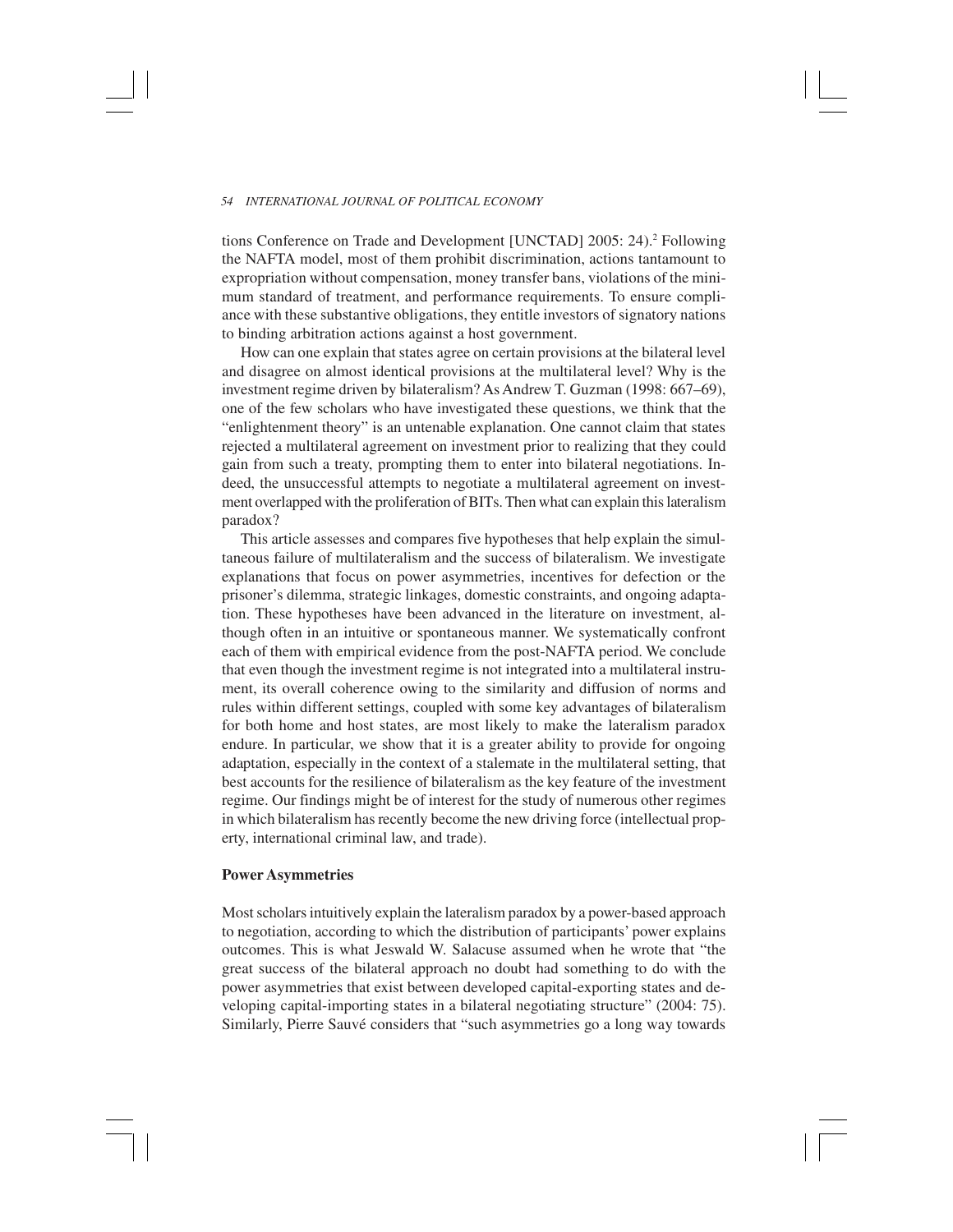explaining the far-reaching and potentially intrusive nature of disciplines that host countries have been increasingly willing to accept" (2006: 342).

This hypothesis postulates that investment negotiations oppose two groups of countries: on the one hand, few powerful capital-exporting countries that seek to protect their investments through international law and, on the other, a large number of weak capital-importing countries that seek to protect their sovereignty. Under this postulate, two complementary assertions can be made. First, weaker countries can build coalitions at the multilateral level that could increase their bargaining power, foster more symmetrical relations, and allow them to block the negotiations. Second, weaker countries are isolated in a bilateral setting, stuck in strong asymmetrical relations, and resigned to accept norms favored by the more powerful countries. Whereas power equality tends to lead to a static condition under which participants get stuck in disagreements and conflicts, inequality allows the most powerful actor to move a regime forward. It follows that bilateralism flourishes while multilateralism perishes.

Undoubtedly, developing countries' coalitions played a key role in the failure of the WTO negotiations on investment. As soon as investment negotiations were seriously envisaged at the 1996 Singapore conference, a "Like-Minded Group" was created to counter the inclusion of investment as a new issue for the WTO. After that, the 2001 Doha Declaration provided that negotiations on investment could be launched in 2003 only if member states agreed on negotiation modalities. The Core Group of developing countries resisting investment rules and other "Singapore issues" was then created. At the 2003 Cancun conference, it was supported by the African Group, the African Caribbean Pacific Group, and the Least Developed Countries Group. On the final day of the conference, Singapore issues emerged as the apparent deal breaker, leading the conference's chair "to finally throw in the towel" (Narlikar and Tussie 2004: 250).

In the face of these coalitions, developed countries did not always behave as a united group. During the MAI negotiations, the United States and some European delegations disagreed on many issues, including the provisions on taxation, the American Helms-Burton law, the consideration of countries belonging to customs unions, and the inclusion of cultural industries (Graham 2000: 27–34). As Walter observed, the isolation of the United States "was increased by the defection of Britain to the moderate camp after the election of the Labour government in May 1997, producing a majority consensus within Europe" (2001: 162). Ultimately, the withdrawal of the French delegation from the MAI talks in 1998 contributed to the collapse of the negotiations. The socialist French prime minister Lionel Jospin argued "that a new framework was needed that included all countries, including the developing nations" (Salacuse 2004: 84).

At the WTO negotiations, the U.S. delegation, even though still promoting multilateral rules on investment liberalization, has not taken the leadership that can be expected from the world's first capital exporter (or second capital exporter if European Union [EU] members' outflows are aggregated). The United States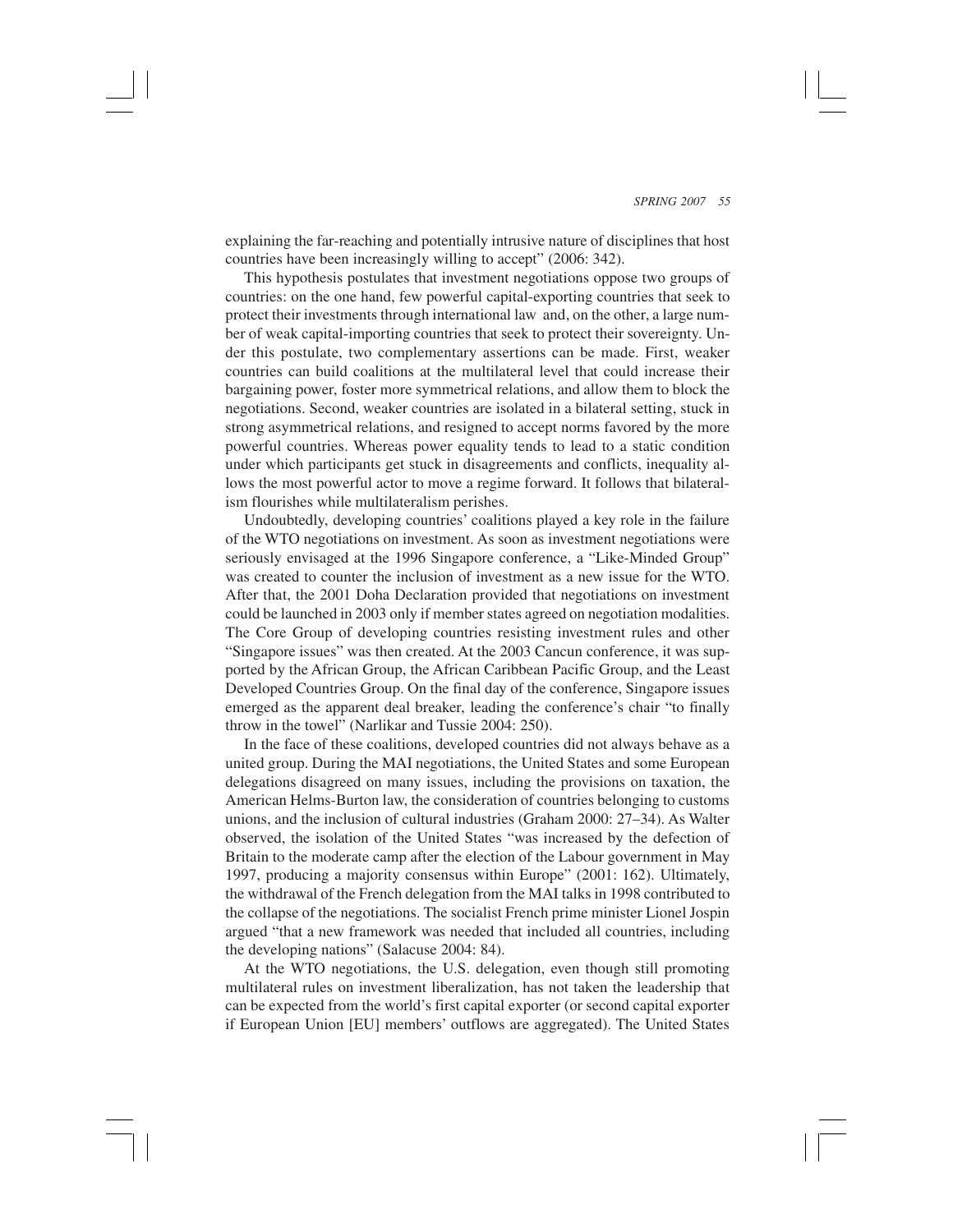rightly assumes that it could not act on this issue as the benevolent hegemon, a notion conceptualized by Charles Kindleberger (1981), according to which a dominant power unilaterally creates an international regime, internalizes the costs of cooperation, and provides a public good. The extensive scope of investor protection that the United States envisions, including the elimination of performance requirements and the right of establishment, could hardly be accepted as a global public good by other WTO members. A considerable amount of coercive power would thus be required to adopt and maintain a multilateral agreement reflecting U.S. preferences. Furthermore, the United States is not willing to make significant concessions and prefers no deal to a deal that would not correspond to its interests in all respects. From its viewpoint, any effort to push investment negotiations at the WTO would lead to unsatisfactory results. Consequently, at the WTO Ministerial conferences in Seattle, Doha, and Cancun, the U.S. delegation did not take the lead in investment negotiations ("EU, Japan Propose Specific Goals" 2003: 1, 13– 14; Kennedy 2003: 78; Loppacher and Kerr 2006: 41; Sauvé 2006: 330).

The EU, followed by Japan, South Korea, and Switzerland, has pushed harder for investment negotiations at the WTO (Peterson 2003). Some developing countries, including Chile, Costa Rica, Turkey, and Morocco, have been quite receptive to their arguments (Sauvé 2006: 331). However, the EU lacks credibility to act as the main leader for a multilateral agreement on investment. For some, the European position is "a red herring intended to draw attention away from negotiations on agricultural trade reform and the EU common agricultural policy" (Kennedy 2003: 77; see also Loppacher and Kerr 2006: 44). For others, the European Commissioner for Trade is pushing for an agreement on investment under the umbrella of a trade organization to emphasize its competence on investment, still mainly under the control of national authorities (Graham 2000: 190; von Moltke 2003: 1).

Although developed countries do not act as a united coalition in the investment regime, major capital exporters are nevertheless committed to protecting their foreign investments. Consequently, they have looked at other ways to ensure the protection and liberalization of investment. The logic is not new: "If the multilateral road is obstructed, then we will just have to explore these other roads" (Frankel 1997: 5). This is more or less what the United States Trade Representative (USTR) expressed after the failure of the WTO Ministerial conference in Cancun: "America will not wait for the won't-do countries" (Zoellick 2003a: 23).

Within bilateral negotiations, many developing countries are particularly vulnerable. The debt crisis and the increasing share of foreign investment in their economies made them dependent on developed countries (Deblock 2005: 135). In addition, when the communist block fell apart, many former communist countries were looking for Western allies. Developed states took advantage of this vulnerability to pressure developing countries into signing BITs. As a de facto result, developing nations agreed to protect the investments of developed countries. BITs were "initially exclusively addressed to relations between home and host, developed and developing, countries" (UNCTAD 1999a: 47).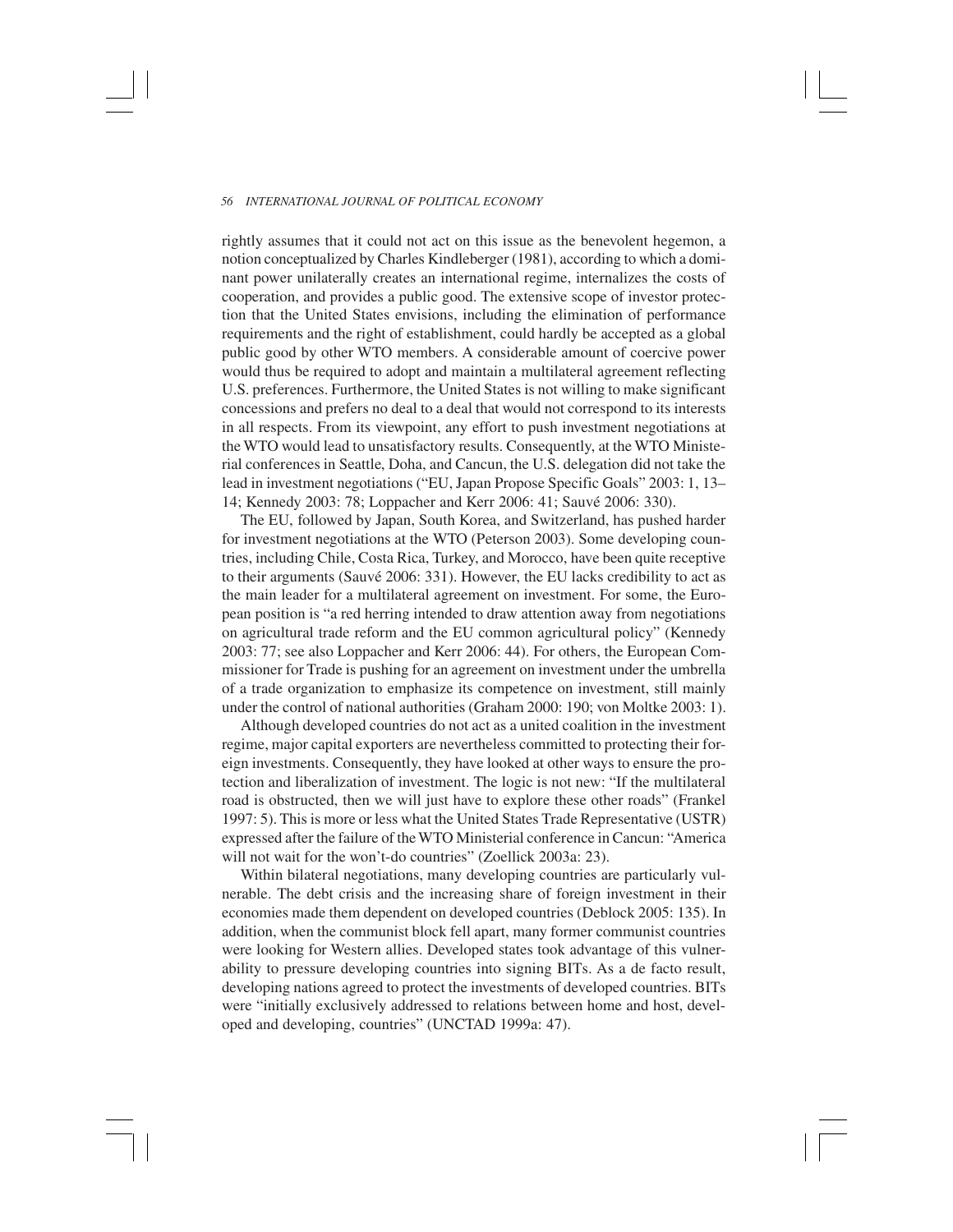The triad members, namely the EU, Japan, and the United States, had a great propensity to conclude BITs with countries that are part of their respective regional economic blocks, reflecting their investment outflows and their political zones of influence (UNCTAD 2003: 25). Only countries such as India, that have more relative power when negotiating with developed nations, refrained for some time from signing BITs (Salacuse 2004: 75). Moreover, some developing countries, with regional power and with enough capital to invest in other developing states behaved similarly to developed countries. China, for example, signed more than 95 BITs and Egypt more than 85, most of them with other developing countries.

Thus, this first hypothesis focusing on power asymmetries provides a simple and powerful explanation for the lateralism paradox that seems to be matched with empirical evidence. On the one hand, the lack of leadership that developed countries extend to the coalition of developing countries explains the failure of multilateral negotiations on investment. On the other hand, the power asymmetries characterizing bilateral relations lead to a proliferation of bilateral treaties. Developed countries dissatisfied with specific rules put forward in multilateral forums were able to push for their preferred rules in bilateral negotiations. For instance, France and Canada, in their respective BITs concluded with developing countries, provided for a specific exception in favor of cultural policies, something they could not achieve at the multilateral level (Agreement 1998: Article 10.6; Canada's FIPA Model 2004: Article 3.2). For Loppacher and Kerr, "the ability of the United States to protect the same sectors (communications, atomic energy, mining, air transportation services, costumes brokerage, social services, and maritime transportation services) in all of its agreements shows its power in the negotiations and its ability to simply demand their inclusion" (2006: 55).

However, the power asymmetries hypothesis is incomplete. It is insufficient to explain why developing countries did not react to the rise of bilateralism by requesting a forum shifting to a multilateral organization in which their coalition could ensure that international regulations on investment protection sufficiently maintained their development policies (Ganesan 1998: 16; Sauvé 2006: 350). It also fails to explain why the BITs do not differ significantly according to the level of asymmetry and the policy preferences of the two partners in question (UNCTAD 1999b). Moreover, focusing exclusively on power asymmetries cannot explain why some of the least developed countries are *demandeurs* for BITs with developed states, underlining the need to search beyond power asymmetries. To better understand these behaviors, one needs to look at the individual interests of developing countries and the collective action problem they face (Agreement 1998: Article 2.3; Canada's FIPA Model 2004: Article 10.6).

## **The Prisoner's Dilemma**

The prisoner's dilemma is a second hypothesis to help understand the lateralism paradox. Guzman (1998: 666–67) posits that developing countries face a prisoner's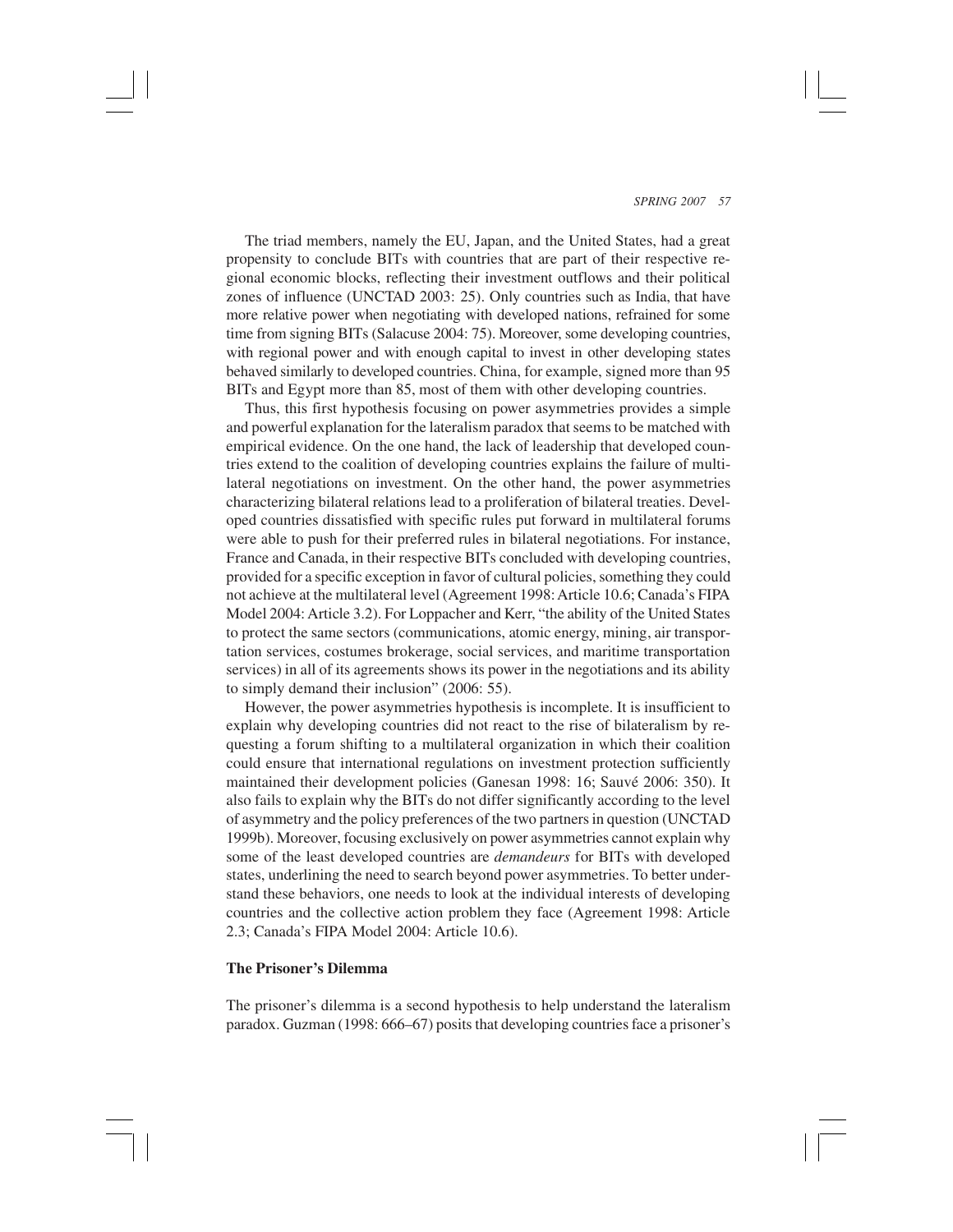dilemma in that they have to choose between protecting their sovereignty and attracting foreign investment. As a group, they are better off rejecting a multilateral agreement on investment, but as individual countries, they are better off signing BITs. Because the demand for capital flows exceeds their supply, developing countries must compete among themselves for available investments. Guzman argues that, given the rational interest of a country, a coalition could last until one state deserts the group. Once a developing country signs a BIT, it secures a competitive advantage over others to attract foreign investments. Then all the other developing countries must follow in order to catch up with this comparative advantage. This explanation is similar to Baldwin's "domino theory of regionalism," under which preferential trade agreements produce trade diversion, which then generates a pressure for inclusion (1997: 876–83).

The prisoner dilemma's explanation could also apply to the rising number of BITs among developing countries. The investment outflows from developing nations have grown faster over the past fifteen years than those from developed countries. Moreover, the outflows from developing countries are increasingly hosted by other developing states. Recent estimates suggest that "by the end of the decade, more than one-third of the investment flow in developing countries will originate from other developing countries" (UNCTAD 2004b: 19–20). Considering these estimates, it is not surprising that developing countries are competing against each other to attract investments from other developing countries. Almost 45 percent of the BITs have been concluded between developing countries (UNCTAD 2003: 89).

Guzman's (1998) idea centered on incentives for defection provides a convincing explanation for the exponentially growing number of BITs. However, it is hard to conceive that the multiplier effect could last forever. Although it might be true that BITs created investment diversions in favor of the first developing countries that signed them, it is doubtful that the two-thousandth BIT could still provide them with a comparative advantage. Given that more than 170 countries are engaged in the BIT "competition," it is likely that no one will notice the winner of the race, as there are too many runners.

Furthermore, the prisoner dilemma's hypothesis is not fully corroborated by economic findings. A number of studies have shown that BITs do not, or only marginally, increase investment flows (Hallward-Driemeier 2003; UNCTAD 2003: 89; Walter 2002). Countries that shy away from BITs, such as Brazil and Nigeria, have seen large investment flows, "while many Central African or Central American nations have seen little investment despite having entered into rafts of BITs" (Peterson 2004: 10). In a recent report, the World Bank concluded that signing a BIT "may enhance the credibility of a reform program, but evidence that these have observable consequences is scarce" (ibid., 117). A first BIT may signal to investors that a host country is resolved to offer a secure investment climate, but the twentieth would have little influence on investors' decisions. Market size, strength of legal institutions, political stability, and human resources play a far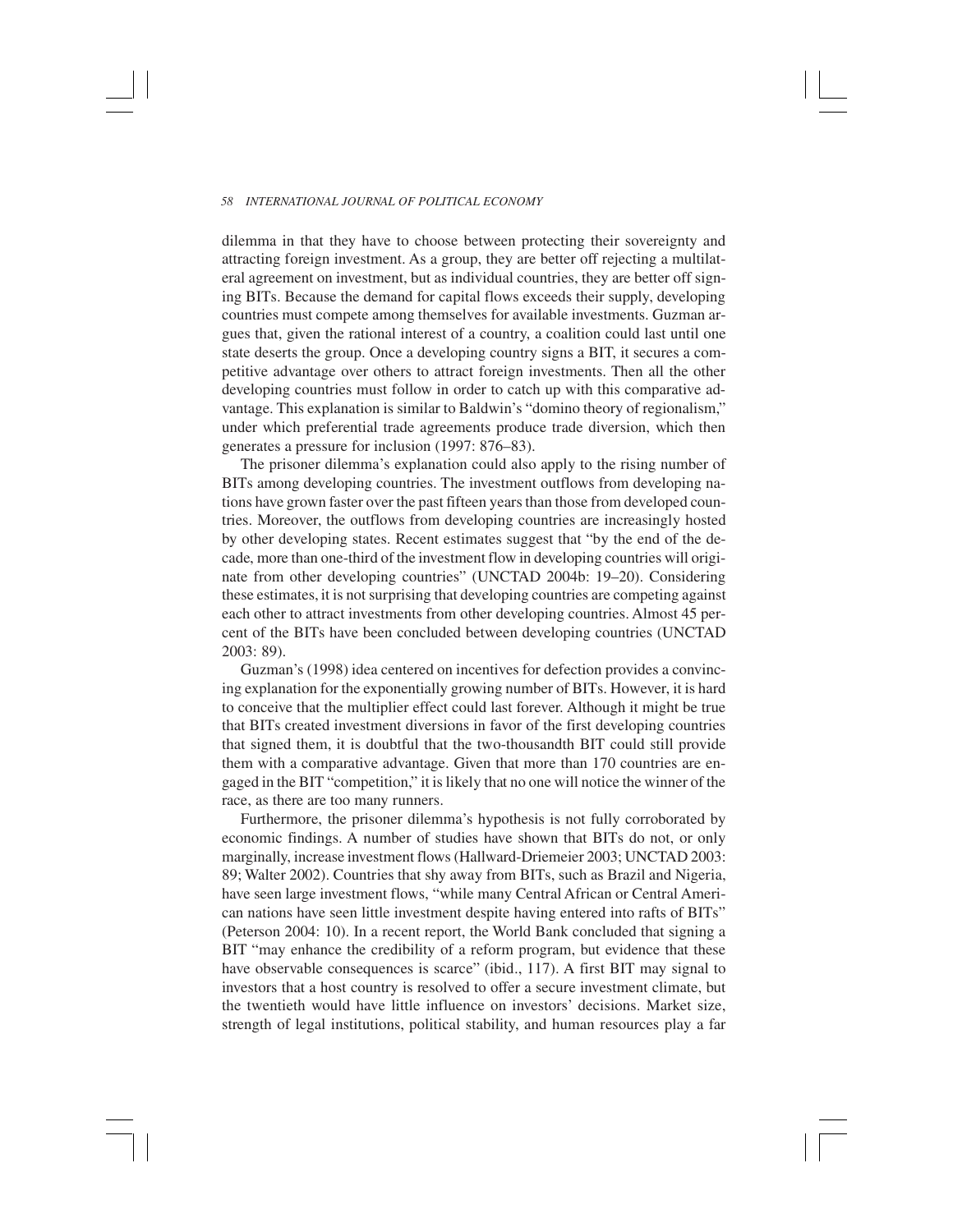greater role in influencing the location of overseas investment. So why are many developing countries still *demandeurs* for new BITs?

# **Strategic Linkages**

A third hypothesis for the lateralism paradox pertains to negotiating tactics used by participants. In a context of asymmetry between two participants, one of the most frequently used tactics is linkage (Haas 1980: 373; Martin 1992: 779). Linkage can be used either by stronger or weaker countries. In the investment regime, it is mainly the developed countries that successfully use it. As David Leebron notes, "stronger nations will seek issue linkage so as to extend hegemonic power within one issue area to another" (2002: 12). Hence, many developed countries link the investment regime with regimes in which their bargaining power is stronger, such as the trade regime. In doing so, they can either decrease payoff associated with defection or increase payoff for mutual cooperation (Martin 1992: 779). The United States, for example, explicitly uses its coveted domestic market to obtain tradeoffs. The African Growth and Opportunity Act (2003) makes it clear that African countries that want to benefit from preferential treatment must liberalize investment flows and accept an investor-state dispute settlement mechanism (Sec. 104[a][1][c]). Likewise, in a speech delivered in Jordan in 2003, the USTR stated that signing a BIT is a first step toward a comprehensive free trade agreement (FTA; Zoellick 2003b).

Most FTAs that the United States, Canada, Japan, and Australia have signed with developing countries include an investment chapter with obligations similar to those provided in typical BITs.<sup>3</sup> Under these conditions, there is much more than investment flows at stake with international investment regulations. Although most developing states cannot attract more investment flows by signing more BITs, they can significantly increase their exports and attract investment flows by signing an FTA with a developed country. Hence, the prisoner dilemma's hypothesis could be expanded to include the idea that individual developing countries defect from their coalition and sign FTAs to obtain advantages over other developing nations in their competition to attract foreign investors and to reach foreign markets.

Linkage also provides further incentives for developed countries to conclude agreements on investment. Although investment chapters of FTAs are typically analyzed similarly to other BITs, they are closely connected with the FTAs' other chapters. For example, investment chapters are often connected with intellectual property rights (IPR) chapters, another priority for many developed states in their relations with developing countries. When IPRs are included in the definition of investment, the chapter devoted to investment endows copyright or patent holders with rights and recourses that go beyond those provided in the IPR chapter. Investment chapters usually provide that the right to receive a compensation for expropriation does not apply if the measure is consistent with the IPR chapter of the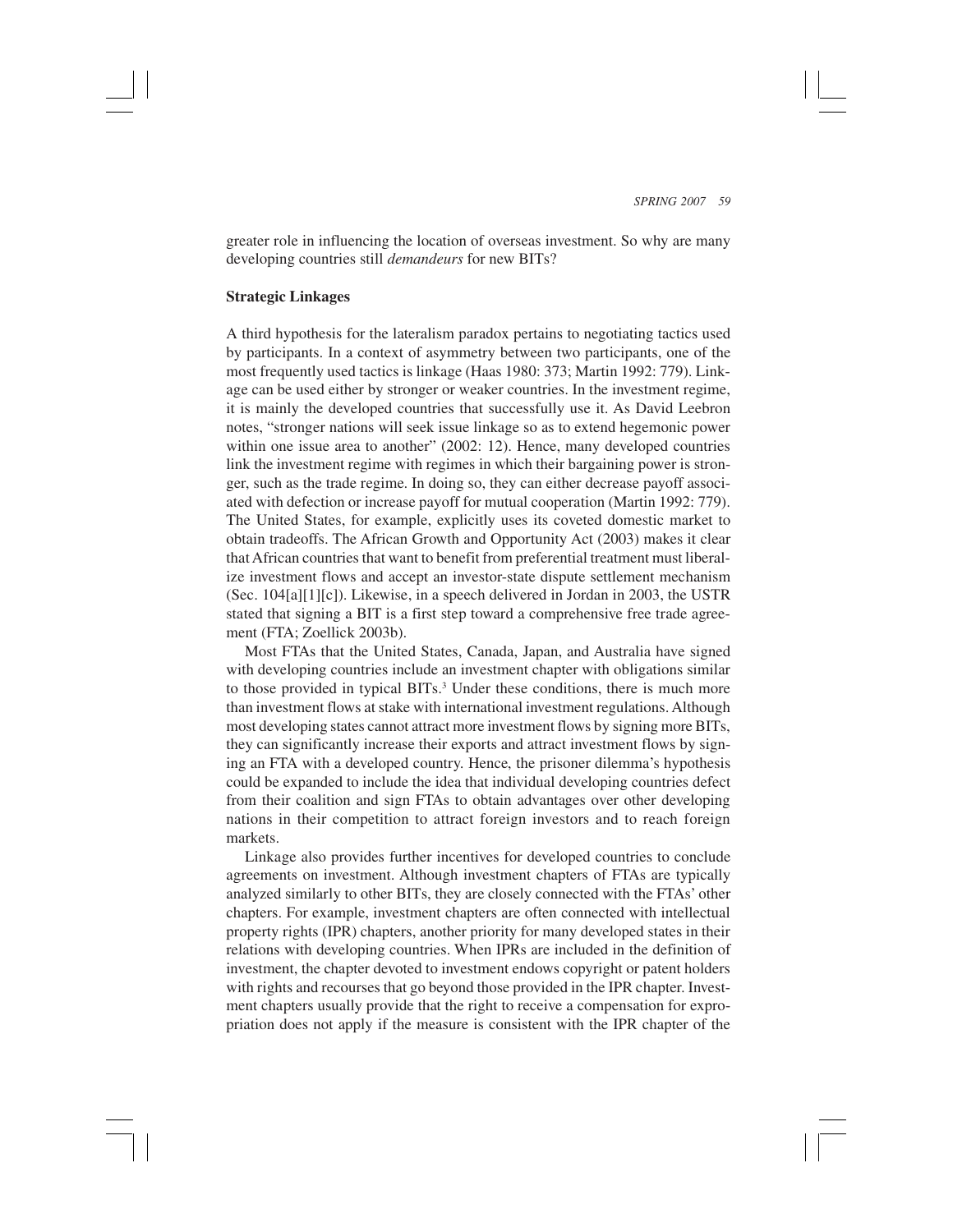same FTA. However, a measure inconsistent with the IPR chapter of a bilateral FTA, although consistent with all multilateral IPR agreements, could allow the IPR holder to file a claim under investor-state dispute settlement provisions. This kind of linkage gives developed countries—concerned about the protection of their IPRs—the incentive to negotiate on investment within the framework of an FTA.

Thus, linkages give both developing and developed countries an incentive to enter into comprehensive FTAs. As UNCTAD observed, although the annual number of BITs concluded has declined over the last couple of years, "the number of bilateral . . . (FTAs) and regional free trade agreements (RTAs)—which, today, typically include provisions covering foreign direct investment (FDI)—continues to increase" (2004b: 7–8). This is particularly true for the United States. Although most of the U.S. BITs were concluded before 1995, four U.S. FTAs were signed in the year 2004 alone.

Linkage helps explain why developed and developing countries are still heavily engaged in investment negotiations. However, it provides little explanation for the prevalence of bilateralism over multilateralism. According to Baldwin, the domino effect of bilateral agreements is a curve that goes back to multilateralism. Bilateralism is only "half of the trade liberalization 'wheel' that has been rolling towards global free trade since 1958" (1997: 886). One can only presume that all the participants would eventually gain from switching from a bilaterally driven regime to a multilaterally driven regime. Thousands of bilateral agreements amount to a complex and difficult-to-manage state of affairs (Bhagwati 2002). A multilateral agreement would most likely reduce negotiation costs, as well as uncertainties over dispute settlement.

Why did the United States, the EU, Japan, Switzerland, and South Korea fail to successfully use tactical linkages in multilateral negotiations over investment? One can argue that linkages are easier in bilateral than in multilateral negotiations. Leebron claims that strategic linkages are more controversial in the multilateral context: "While it might be feasible to pursue bilateral relations and bilateral agreements when everything is on the table, multilateral arrangements pose formidable obstacles to doing so" (2002: 14). He argues that, at the bilateral level, strategic linkages are frequently achieved simply by negotiation and "once agreement on both issues is obtained, no further linkage is required" (ibid., 15). At the multilateral level, strategic linkages often need institutional relationships between two issues, leading to "conglomerate regimes." It would most likely have been regarded as unacceptable had the MAI negotiators at the OECD brought tariff reductions, loan conditions, environmental protection, or the fight against terrorism to the negotiating table. Such tradeoffs probably would have been seen as illegitimate for MAI negotiators (Alvarez 2002: 150).

However, the WTO context offers more linkage opportunities to push forward investment rules (Hoekman and Saggi 1999: 17). The WTO is precisely a "conglomerate structure" that has trade and investment under its umbrella and that provides the basis for a grand bargain. The single undertaking, a core characteris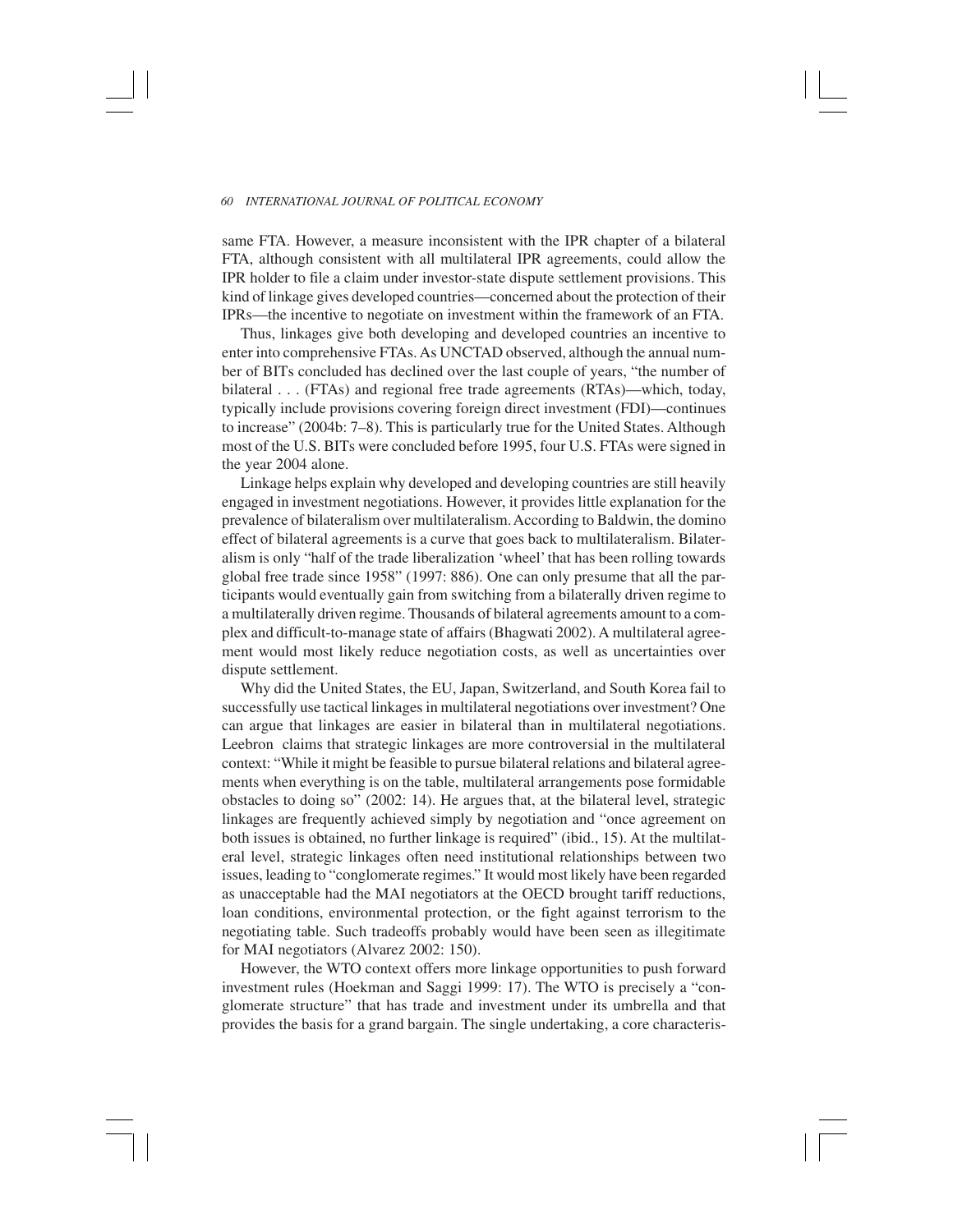tic of the WTO negotiating process, aims precisely to facilitate linkages between issue areas. The General Agreement on Trade in Services, the Agreement on Trade-Related Aspects of Intellectual Property Rights, and the Agreement on Trade-Related Investment Measures "constitute a convenient and effective foundation upon which a comprehensive investment agreement could be built" (Dymond and Hart 2004: 269). From the point of view of developed countries, linkages at the WTO can strategically exacerbate the collective action problem of developing states that have to reach a common position on many different issue areas. This element could explain why developing countries have not formed a blocking coalition capable of demanding conditions rather than just delaying multilateral rounds. Nevertheless, these linkage opportunities at the WTO were not fully exploited by developed countries to reach a comprehensive multilateral agreement on investment. As Smythe observed, "there is little evidence of any attempt by the powerful capital exporters to link [investment] to other issues" (1998: 98). Strategic linkages thus cannot provide a full explanation for the lateralism paradox.

## **Domestic Pressures and Constraints**

Incentives for defection explain why the "BIT race" started among developing countries, and strategic linkages explain why countries are still *demandeurs* for investment negotiations. However, neither explanation satisfactorily answers the question of why the bilaterally driven regime did not switch to a multilaterally driven regime, even after a plethora of BITs and numerous FTAs had been signed. One can argue that these hypotheses provide partial explanations because they only look at one part of the game. Indeed, a BIT protecting foreign investors, as well as the successful use of coercive tactics by a foreign country, has impact on domestic politics. Similarly, domestic politics influences international policy regarding investment. As Robert Putnam argued, "The politics of many international negotiations can usefully be conceived as a two-level game" (1988: 434). State negotiators must anticipate their domestic "win-sets" (i.e., the sets of all possible international agreements that would be acceptable at the domestic level) before negotiations end (ibid., 436). International agreements are possible only if the domestic win-sets of all parties overlap. Accordingly, Putnam predicts that "the smaller the win-set, the greater the risk that the negotiations will break down" (ibid., 438).

To understand the lateralism paradox, one must then compare the size of winsets for bilateral and multilateral agreements. The size of a win-set depends on many variables, including domestic ratification procedures and preferences of nonstate participants (ibid., 442).<sup>4</sup> Domestic ratification procedures can significantly restrict or expand the negotiators' flexibility to negotiate a multilateral agreement on investment. Interestingly, the two potential leaders for a multilateral agreement on investment, namely the EU and the United States, both have ratification procedures that considerably reduce their win-sets for multilateral negotia-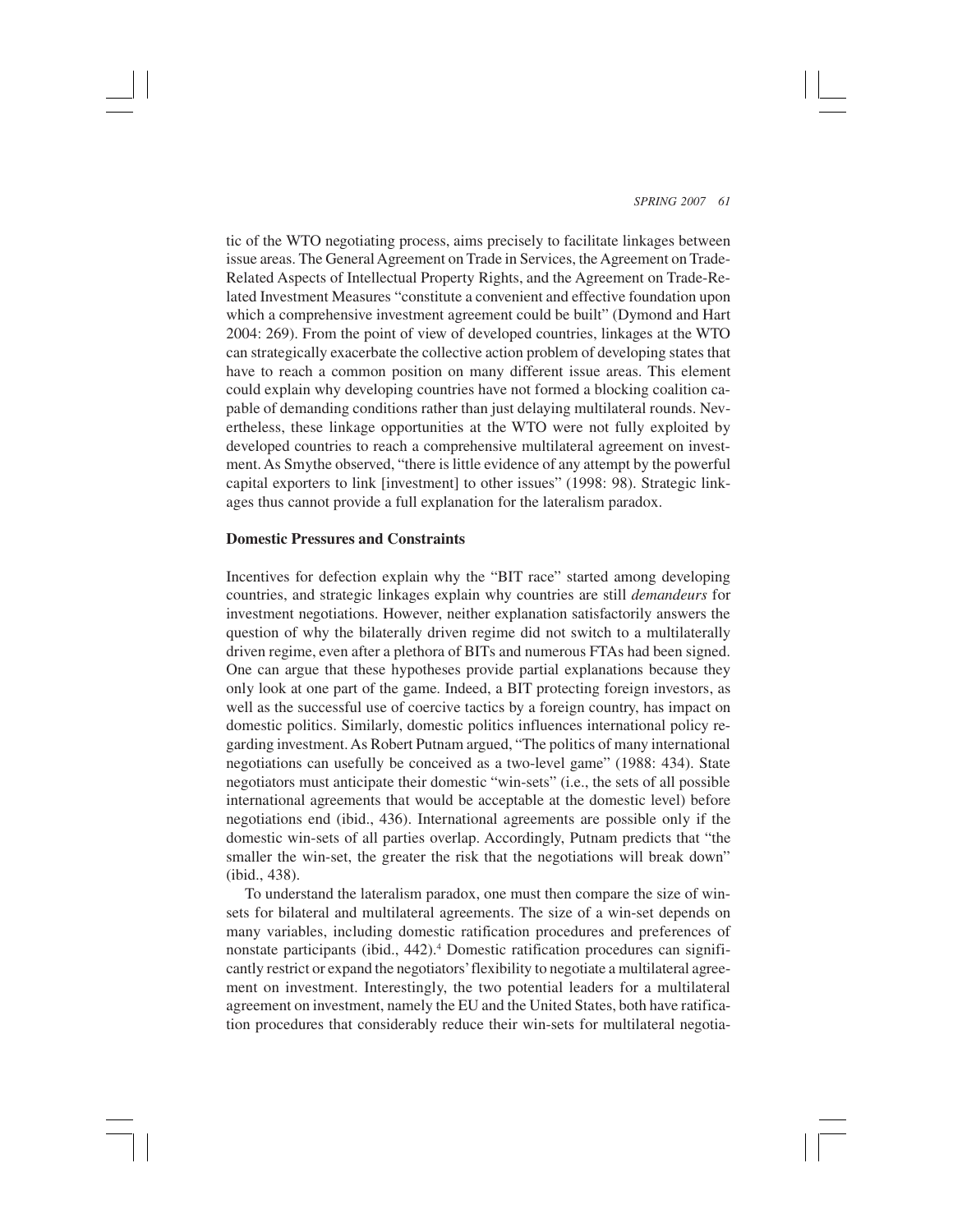tions. Under Article 133 of the Treaty establishing the European Community, the Commission is responsible for conducting trade negotiations on behalf of member states in consultation with a special committee. However, investment is not considered a trade issue. Though the Commission could act as spokesperson for the EU in negotiations on investment, the approval of each European country is needed. During the MAI negotiations, individual EU member states negotiated on their own behalf. As a result, France was able to withdraw from the process whereas other European countries wanted to continue the discussions. The MAI history might have been different had the European Commission, which was an advocate of the agreement, been responsible for conducting negotiations on behalf of member states. Considering the current procedures, however, it appears easier for European countries to individually negotiate BITs with third countries than to coordinate a common investment policy for a multilateral agreement. In 1998, the year the MAI negotiations collapsed, Spain and the United Kingdom each signed two BITs, Germany and Italy each signed four, and France signed nine—all in the space of one year!

Domestic ratification procedures also reduce the U.S. win-set for a multilateral treaty on investment. As the U.S. Constitution provides that Congress has the power to regulate trade with other countries, the American negotiators must conclude an agreement of which Congress would presumably approve. In 2002, Congress clarified in the Trade Promotion Authority (TPA) its priorities concerning investment. Mainly as a result of the controversy sparked by the investor-state disputes within NAFTA in which the provisions were perceived as being abused by investors, the TPA sets forth that the negotiating objectives of the United States are, among other things, to establish standards for expropriation consistent with U.S. law (Trade Promotion Authority 2002: Section 2102[b][3]). This demand dramatically reduces the USTR's win-set and its chance to conclude a multilateral agreement on investment. European countries are unlikely to be enthusiastic about replacing their criteria for the consideration of indirect expropriation with American ones. The TPA discourages countries to enter into negotiations with the United States because they feel that there is not much room for negotiation. Conversely, once the negotiations are started, the TPA increases the USTR's bargaining power, as states know that bargaining outside the TPA can lead to "involuntary defection."5 This might partly explain why many countries are opposed to start any negotiation on investment within the WTO. It also contributes to explain how the USTR is able to standardize all its BITs and FTAs to the U.S. set model.

Another variable on the size of win-sets is the distribution of power, preferences, and coalitions among nonstate participants. This variable can also help explain the lateralism paradox of the investment regime. Nongovernmental organizations (NGOs), trade unions, and advocacy groups can no longer be ignored by negotiators of multilateral agreements. Their influence was clearly felt during the MAI negotiations (Sikkel 2001; Walter 2001: 152). Although there is no single reason for the collapse of these negotiations, analysts are unanimous in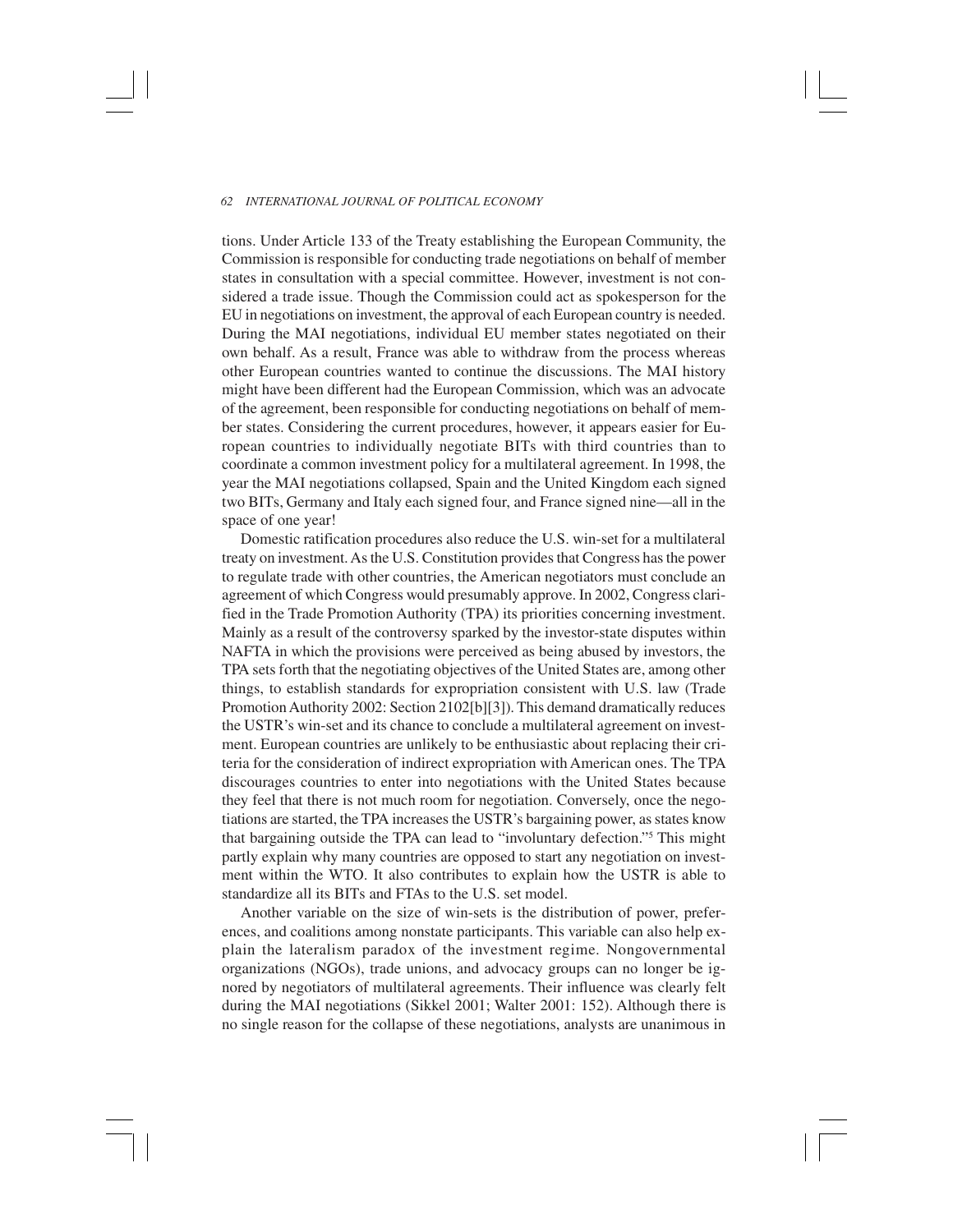recognizing the role of NGOs. Despite their diversity, NGOs managed to coordinate their actions and to agree on a joint statement.<sup>6</sup> Using the Internet to network and the media to be heard, a transnational alliance of environmentalists, developmentalists, trade unionists, protectionists, and nationalists provided focal points for all opponents of the proposed MAI" and trade liberalization at large. As the document "Lessons from the MAI" concludes, "negotiators underestimated the intensity of the public debate the MAI" would provoke" (UNCTAD 1999a: 23–24).

Since the collapse of the MAI negotiations, the NGOs have consolidated their influence on the investment regime. In developing countries, they provide seminars, research papers, and South–South coordination platforms. In so doing, they strengthen the opposition of developing countries' negotiators to investment negotiations at the WTO—an effort that bore fruit at the Cancun meeting. In developed countries, given that various investment disputes have been related to environmental measures (including the Ethyl, S.D. Myers, and Methanex cases), environmental NGOs advocate for the protection of the sovereign right of the state to adopt measures for sensible public policy objectives. Some of these NGOs successfully obtain seats on U.S. advisory groups on investment, previously comprised exclusively of business executives (Walter 2001: 166). With the American Federation of Labor and Congress of Industrial Organizations and other groups, they were able to convince key members of Congress that foreign investors should not be accorded greater substantive rights than American investors in the United States (Trade Promotion Authority 2002: Section 2101).

How could this rising influence of NGOs explain the lateralism paradox? Presumably, NGOs opposed to capital liberalization invest more energy in potential multilateral agreements than bilateral ones. This tendency simply reflects the transnational nature of NGO advocacy networks. To have more impact, NGOs from different countries must coordinate their actions and focus on common issues, which are by definition multilateral. In addition, focusing on multilateral negotiations has proven to attract media attention. Alarm bells on upcoming multilateral agreements are more attention-grabbing than an analysis of the twothousandth BIT. Multilateral organizations, including the WTO, the World Bank, and the OECD, created civil society committees, registered NGOs as observers, and held public symposia. The involvement of transnational advocacy networks in multilateral negotiations even led scholars to coin the term "complex multilateralism" (O'Brien, Goetz, Scholte, and Williams 2000). Curiously though, no one seems to talk about "complex bilateralism."

Moreover, multinational corporations did not show an indefectible support for a multilateral agreement on investment. One possible explanation is that the web of existing BITs already provides a relatively transparent, stable, and predictable legal framework in most countries (Kennedy 2003: 85). Thus, during the MAI negotiations, the business community lost most of its interest in the process after it became clear that taxation provisions would be carved out and that "no significant new liberalization would be gained immediately" (Graham 2000: 19; UNCTAD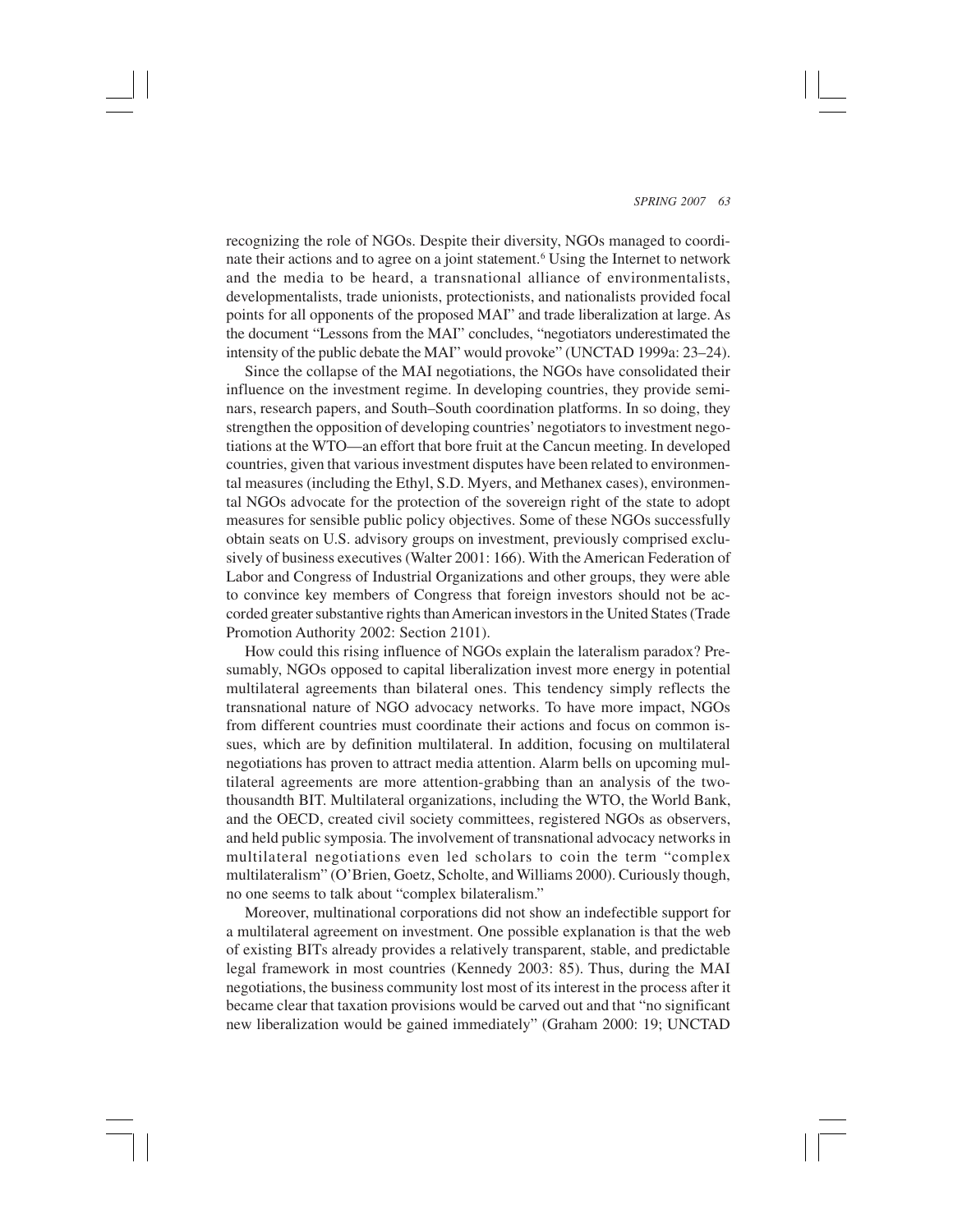1999a: 24). Similarly, the business community lost interest in investment negotiations at the WTO when the right of establishment was taken off the negotiation agenda (Graham 1996: 89). The business community also feared that the inclusion of investment issues in the Doha Round "would create, as did the MAI negotiations, a new lightning rod for labour and environmental activism that would jeopardize the whole round" (Graham 2000: 192). Consequently, multinational corporations support capital liberalization at the multilateral level, "but not with the same enthusiasm with which NGOs attacked it" (Sikkel 2001: 175).

Judging from the little benefit that a multilateral agreement implies for investors and the vivacity of NGOs' opposition to such agreement, the developed countries' win-sets were relatively small at the end of the MAI negotiations and even smaller during the WTO Cancun conference. Negotiators presumably enjoy larger win-sets in bilateral negotiations, given that these are less controversial in domestic politics. Although NGOs' strategic focus on multilateral negotiations is certainly a key element, as it entails lesser domestic pressures and constraints on bilateral negotiations, this cannot, on its own, explain the lateralism paradox. It would be naive to think that negotiators simply echo slogans chanted at demonstrations. It would also be too simplistic to assume that negotiators' actions reflect the balance of power among civil society, the business community, and the state. In fact, one needs to go beyond the assumption that negotiators do not have independently specified interests and ideas.

## **Ongoing Adaptation**

Negotiators' ideas undoubtedly contribute to define their state's interests. As their ideas evolve, as a result of learning or socialization processes, their vision of their state's interests can also change, influencing its policy objectives and strategies. Consequently, it might be misleading to consider that the investment regime is primarily defined by a fixed antagonism between capital-exporting and capitalimporting countries. A country's interests are not only determined by its investment flows but also by dominant ideas within its government. In fact, dominant ideas within capital-exporting and capital-importing states seem to have evolved during the past decade, altering the structure for interactions in the investment regime. Although they still have different interests, particularly regarding a multilateral agreement, the two groups of countries are gradually coming to the similar conclusion that the incremental nature of bilateralism allows them to continue the liberalization process while minimizing risks and permitting an ongoing adaptation. The apparent contradiction between the hostility to a multilateral agreement and the enthusiasm for bilateralism could then "be explained by the capacity of the latter to adapt to the priorities and preferences of the partner state" (Dymond and Hart 2004: 268).

Arguably, negotiators from developing countries became more favorable to BITs as a result of a process that John Ikenberry and Charles Kupchan call "socializa-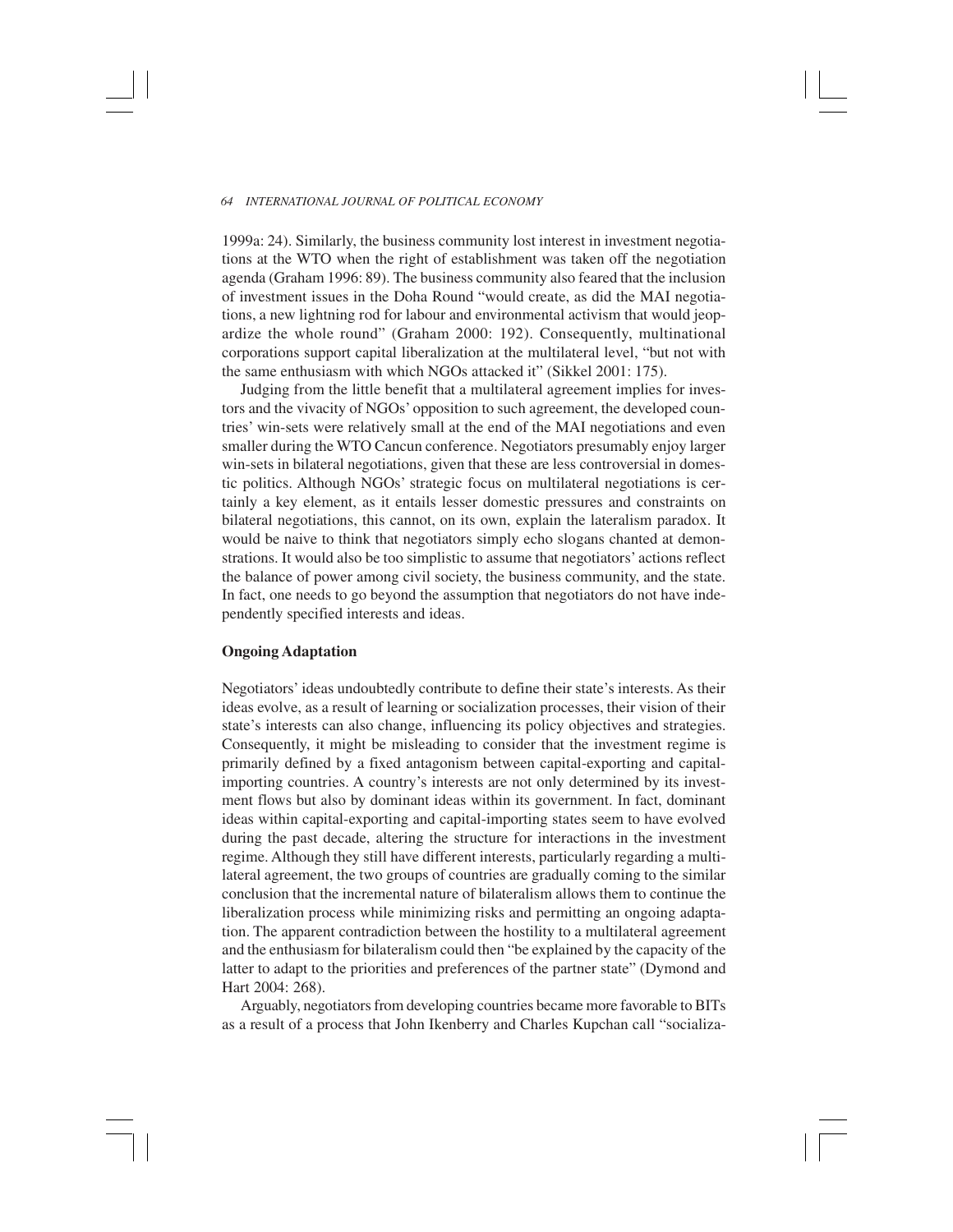tion through normative persuasion." Under this process, elites from one state are subject "to ideological persuasion and transnational learning through various forms of direct contact with [elites of other states]" (1990: 290). The best example of a socialization forum for developing countries' negotiators is the rounds organized since 1999 within UNCTAD. These negotiation rounds bring together a group of BIT negotiators from ten to twenty states, both developed and developing. To facilitate communication and networking, separate negotiation rounds are organized for English-speaking, French-speaking, and Spanish-speaking civil servants. As mentioned in an UNCTAD report, these negotiation rounds constitute a forum where developing countries' negotiators "can meet other negotiators and share their experiences" (2004a: 3). Clearly, they also constitute occasions whereby developing countries' representatives are exposed to discourses from developed countries and UNCTAD on the virtues of capital liberalization. According to UNCTAD, the thirteen rounds organized to date have resulted in the conclusion of around 180 BITs, mostly between developing countries. This socialization process partly explains why developing nations with little investment flows among them have signed BITs. The rationale behind the Lebanon-Togo or the Botswana-Egypt BIT would otherwise be difficult to explain. The socialization process might also explain why BITs negotiated between two developing countries are similar in many respects to those promoted by developed states (Haslam 2004).

However, these developing countries' negotiators who are increasingly engaged in BITs tend to return to their traditional position once at the multilateral level. They are then more directly exposed to the discourse of countries consistently opposed to investment negotiations and of international NGOs that focus their actions on multilateral negotiations. In addition, in many developing countries, there is deep suspicion of the multilateral economic organizations, based on previous experiences. These factors substantially reduce the negotiators' enthusiasm for multilateral negotiations on investment. Hence, negotiators from a group of African countries, including Angola, Benin, Burkina Faso, the Democratic Republic of Congo, Guinea, Madagascar, Mauritania, and Togo, signed BITs among themselves and declared in a joint communication that further work on investment should be dropped from the multilateral process.<sup>7</sup>

As for developed countries, until the late 1990s (i.e., prior to the controversy sparked by the first investor-state cases under NAFTA), their negotiators tended to see investment negotiations as a technical issue. This might partly explain the profusion of developed countries' BITs in the 1990s. However, over the past decade, developed countries' views on investment negotiations have been redefined. This has not only been as a result of growing opposition within citizenries but also because they realized that their interests were at stake. As Loppacher and Kerr observed, "Many of the cases that have been brought under NAFTA's Chapter Eleven . . . stand in sharp contrast to what the drafters of the NAFTA had in mind" (2006: 47). The first surprising feature of NAFTA cases is the unexpectedly high number of claims filed against developed countries. Traditionally, investment trea-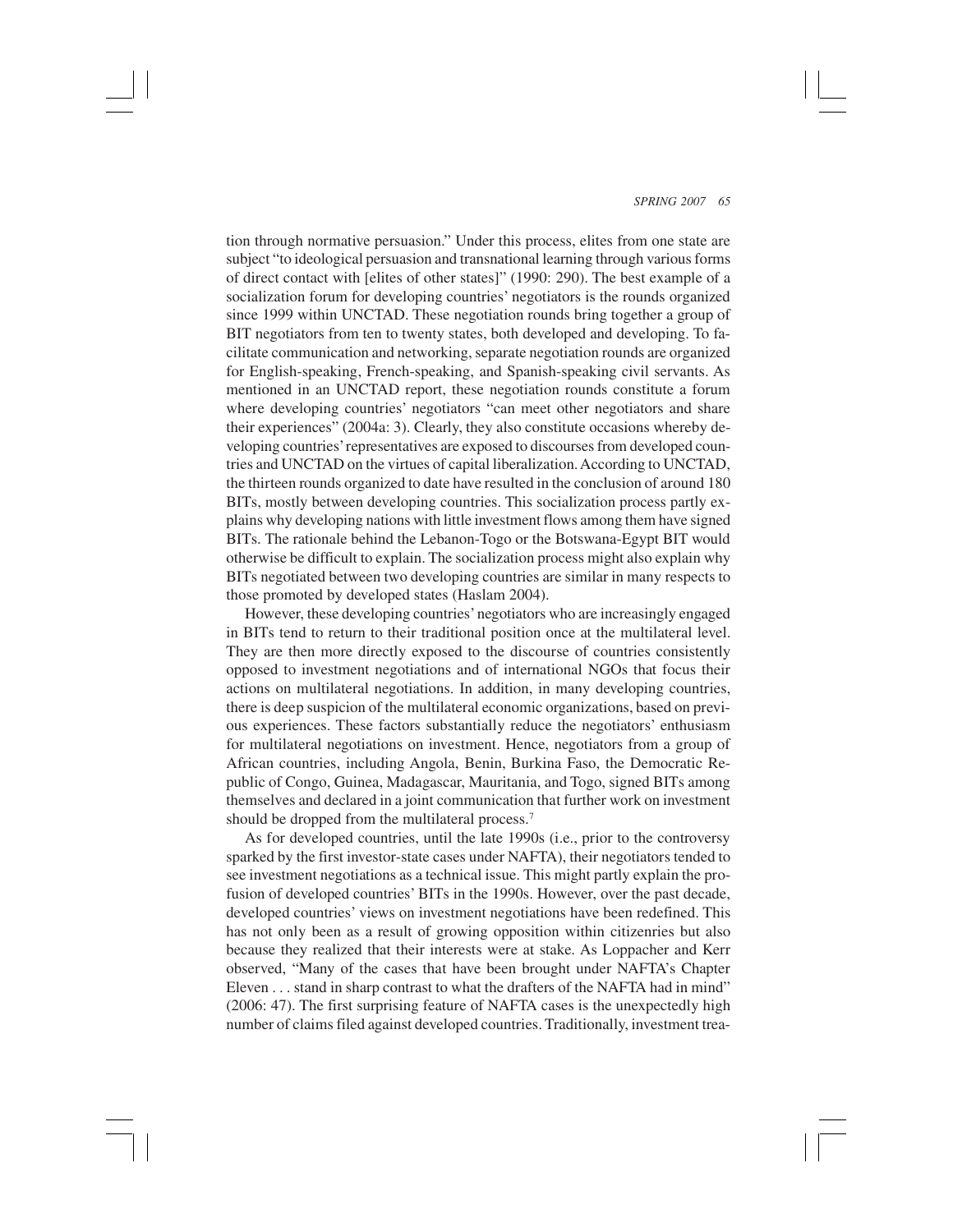ties used to provide "protection from harmful state interference in countries that otherwise have weak or corrupt judicial systems" (Krueger 2003: 420). In NAFTA, the intention was to protect U.S. and Canadian investments from a historically unpredictable Mexican regulatory environment (Rubins 2003: 866). However, the three NAFTA member states have received approximately the same number of notices of intent to seek arbitration. In January 2007, the U.S. government was the defending party in five simultaneous cases.<sup>8</sup> Therefore, the United States and other developed countries have come to see themselves not only as capital exporters but also as host states exposed to foreign investors' claims (Aguilar Alvarez and Park 2003: 393; Jones 2002: 528).

A second surprising feature of the NAFTA cases is that most of them have not been launched against direct government actions to harm investment, such as a transfer of property, but against measures "tantamount to expropriation" and, arguably, adopted for sensible public policy objectives, such as the protection of worker's rights, public health, the environment, or social justice. As such policy areas are generally under the purview of substate authorities, the latter were the first to openly criticize NAFTA Chapter 11 as a model for subsequent BITs (Capling and Nossal 2006: 162). Given the broad scope of international investment rules, it might be quite difficult to predict if a measure could lead to a claim when a public authority enacts it. Investor-state procedures against developed countries are not only recurrent and unforeseeable, they can also be costly. Investor claims against the U.S. government have ranged from US\$20 million to US\$1 billion.<sup>9</sup> As of January 2007, no Chapter 11 tribunal had issued a final award against the United States, but this might change as many cases are still under adjudication. Some U.S. departments, especially those responsible for environmental protection and justice, also called for safeguards against frivolous investor claims. Such concerns were partially answered as the TPA provided that foreign investors should not be granted greater substantive rights than American investors in the United States (Trade Promotion Authority 2002: Section 2101). In Canada, the minister of International Trade went so far to say that he would not sign a treaty for a Free Trade Area of the Americas if the investment chapter were identical to NAFTA Chapter 11 and previous Canadian BITs (see Government Response 2002).

Although developed countries are still committed to liberalizing and protecting foreign investment, they appear to be less self-confident about the risk of litigation. One consequence of this general climate of reduced certainty is that BITs have been concluded at a slower pace. The number of BITs dropped in 1997, when the first investor claims under NAFTA and the drafts of the proposed MAI became known, and even more so after the collapse of the MAI in 1998. Whereas 211 BITs were signed in 1996, only 73 were signed in 2004 (UNCTAD 2005: 24). Another consequence of this uncertain climate was the adoption of Notes of Interpretation by the NAFTA Free Trade Commission in July 2001 (Free Trade Commission 2001). Previous to the adoption of these Notes, some arbitration tribunals adopted broad interpretations of the provision on minimum standard of treatment. Follow-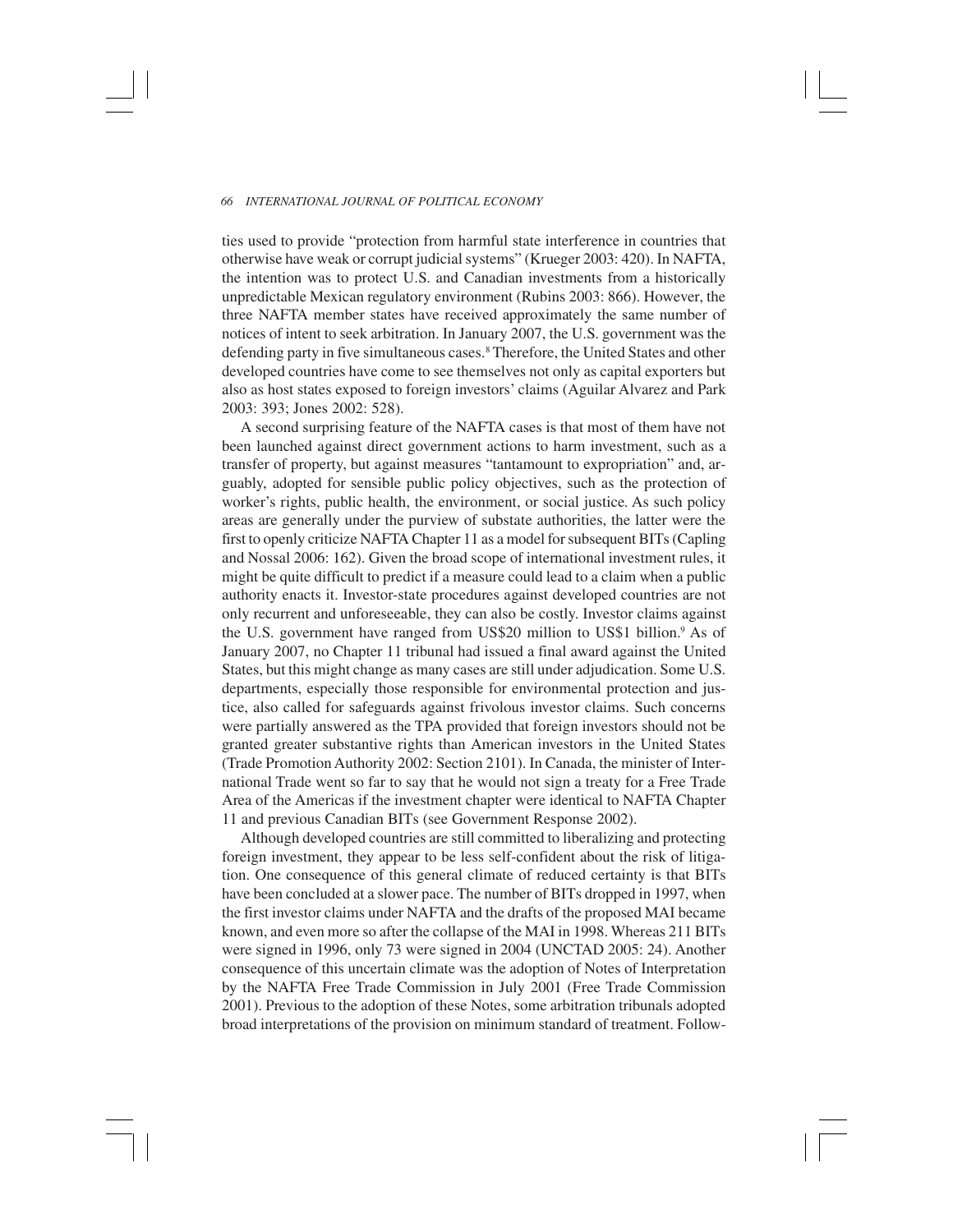ing these decisions and the public debate they generated, the NAFTA member states adopted a narrower interpretation of minimum treatment. The Notes limit the meaning of international law to "customary" minimum standard and stipulate that a breach of another NAFTA provision does not establish that there has been a breach of minimum standard.

A third consequence of the general climate of uncertainty is the revision of previous BIT models. In 2003, Canada updated its model "to reflect and incorporate the results of its growing experience with the implementation and operation of the investment chapter of the NAFTA" (Canada's FIPA Model 2004). Likewise, the U.S. administration drafted a new BIT model in 2004. The new American and Canadian BIT models provide additional safeguards to avoid "frivolous claims." Following the NAFTA Notes of Interpretation, they clarify the meaning of the minimum standard of treatment. They added three criteria that must be used to consider an expropriation, namely, the economic impact, the interference with expectations, and the character of the government action. They also provide for increased transparency of arbitral proceedings, including the opening of the hearings to the public, the publication of the main documents, and the possibility to submit *amicus curiae* briefs (Gagné and Morin 2006: 369–71).

A fourth consequence is that the United States and other developed countries appear less enthusiastic to conclude an agreement on investment among themselves than they were in the 1990s. Arguably, developed countries have already established a strong system of investment protection and most national courts issue fair and impartial judgments over foreign investment. Investment flows in countries with well-developed legal systems are accordingly less sensitive to the existence of an investment treaty (Guzman 1998: 680). However, an agreement on investment protection among developed countries is not only unnecessary but also represents a threat of overlitigation. As the NAFTA experience has shown, claims by investors from one industrialized country against another developed state tend to increase significantly, sometimes put billions of dollars at stake, are often unforeseeable, and are always controversial in public opinion. In fact, all of the NAFTA cases against the United States have, so far, been filed by Canadian investors! Consequently, the United States agreed to the Australian proposal not to include investor-state dispute provisions in their bilateral FTA (United States–Australia Free Trade Agreement 2004), whereas both countries systematically include such a mechanism in their FTAs with developing nations. This perspective could explain why the United States did not show a strong leadership on investment at the 2003 Cancun conference.

Because the legal, political, and economic implications of investment liberalization are unclear, a flexible framework for negotiation and implementation becomes a key objective. Is the bilateral process more flexible than the multilateral one? We think that successive waves of bilateralism constitute a step-by-step process that better minimizes risks. First, a bilateral setting gives negotiators more flexibility to set rules à la carte, according to specific political and economic con-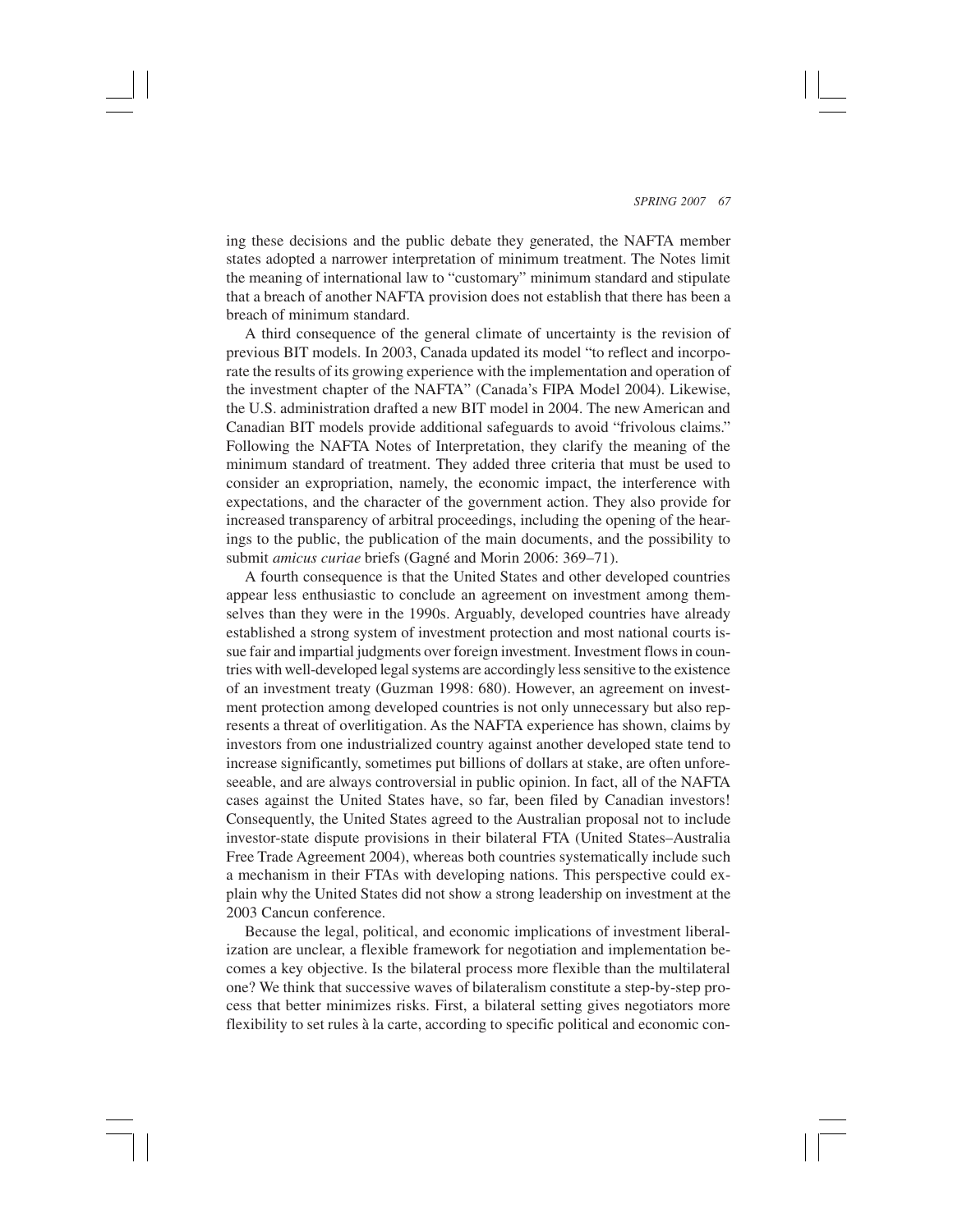texts (UNCTAD 1999c: 47). Developed countries may prefer to include an investor-state dispute settlement mechanism in their BITs with developing states and not in their BITs with major capital-exporting countries. Western nations may also want to avoid a one-size-fits-all approach to include broader security exceptions in BITs with countries such as China that are not traditional allies but might soon become major investors in developed states. Recently, the United Kingdom adjusted its standard practice within its BITs concluded with Panama and Vietnam by exempting a number of sectors, such as communications and certain natural resources, from national treatment and other treaty provisions for British investors (Peterson 2004: 6). The latter instance shows that the flexibility offered by BITs may also better accommodate development objectives and serve the interests of Southern states, making bilateralism a preferable option to multilateralism for both developed and developing countries.

Second, bilateralism gives negotiators the possibility to draw lessons from past experiences and adjust their models for subsequent negotiations. This is what the United States and Canada have done recently when they revised their BIT models and concluded FTAs. Bilateralism makes it easier for countries to renegotiate and draw back on undue commitment (Bayne 2003: 167). In fact, countries are increasingly embarking on the renegotiation of their existing BITs, "bringing the accumulated total of renegotiated BITs to 85 by 2004" (UNCTAD 2005: 26). Third, under a bilateral regime, negotiators cannot only draw lessons from their own experience but also from that of others. Although the individual agreements are not connected to each other and are still far from being uniform, many seem to evolve in the same direction. The FTA between South Korea and Chile replicates the provisions of the NAFTA's Notes of Interpretation on the minimum standard of treatment (Free Trade Agreement 2003: Article 10.5). Canada, Japan, and Singapore were probably inspired by the U.S. normative experience when they decided to include a right of establishment based on national treatment and mostfavored nation in their own BITs. At the same time, it seems that China, India, and Brazil have taken up the somewhat softer protections offered in European BITs, which are also somewhat less intrusive for national sovereignty (Blackwood and McBride forthcoming).

Under the hypothesis of ongoing adaptation, successive waves of bilateralism can be conceived as an evolutionary process under which negotiators are in a collective learning position, ensuring the continuous flexibility of the regime. In fact, the dynamic between bilateralism and multilateralism might be conceived under an organic rather than a mechanic metaphor. Arguably, the process of investment liberalization is not a structure of building blocks (Kline and Ludema 1997) or a rotating wheel (Baldwin 1997). Bilateralism does not and should not necessarily lead to a multilateral agreement at some point down the road. Rather, the juxtaposition of hundreds of bilateral agreements might be seen in itself as a systemic form of multilateralism, just as an ecosystem results from the interconnection of a web of hundreds of individual species. Hence, despite the diversity among the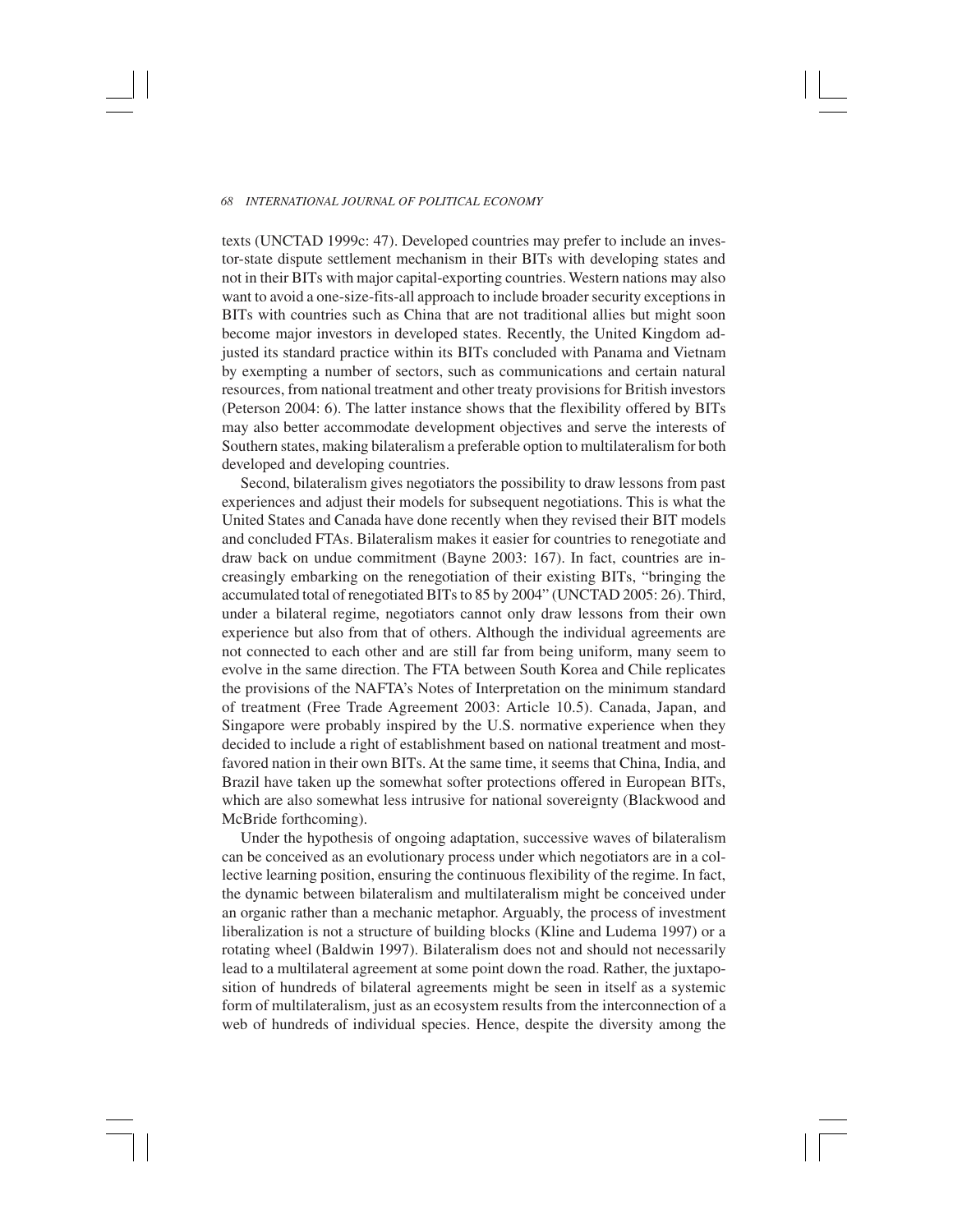BITs, an authoritative interpretation between two countries might be incorporated in subsequent BITs between third countries and eventually affect the customary law of investment protection. Finally, if the web of bilateral agreements *is* multilateralism, there might not be any lateralism paradox.

# **Conclusion**

UNCTAD raised a crucial policy question for investment governance: "What are the advantages and disadvantages of bilateral, regional and multilateral approaches to negotiating [international investment agreements]?" (2003: 93). Any reasonable attempt to answer this question requires that one understands why the investment regime still adheres to the tenet of bilateralism. One also needs to understand why most efforts to negotiate a multilateral agreement on investment protection and liberalization failed, despite the fact that there are more than 2,400 BITs. We have coined this phenomenon the lateralism paradox.

In this article, we have looked at five hypotheses for this lateralism paradox. First, as is commonly assumed, the large number of BITs negotiated during the past decade can be explained by the increased relative power that bilateralism confers on developed countries, preventing developing countries from forging coalitions, as they tend to do at the multilateral level. Second, bilateralism can be thought of as a process that gives developing countries incentives to defect from their group in the hope of attracting more investments. Third, it can be understood as an alternative better adapted for strategic linkages, especially with the trade regime. Fourth, bilateralism can be seen as an avenue less monitored by NGOs, allowing a larger win-set for negotiators. Finally, bilateralism can be conceived as a cautious approach, desirable for both developed and developing countries, as it is better suited for ongoing adaptation.

We have confronted each of these hypotheses to empirical evidence. Although none of them can account for all the dimensions and complexities of the lateralism paradox, they all point to its resilience. The approach centered on power asymmetries is appropriate to understand the historical failures of multilateralism, whereas the prisoner's dilemma that confronted developing countries can explain the initial explosion of BITs. However, our study focuses on the post-NAFTA period, when most new BITs are signed between developing countries, previous treaties and BIT models are revised, and developed countries, particularly the United States, are less enthusiastic about a multilateral agreement on investment. We thus find the last hypothesis, centered on flexible and cautious adaptation, the most convincing to explain the contemporary lateralism paradox.

It has long been argued that a multilateral agreement on investment is needed to replace the complex "spaghetti bowl" of bilateral agreements (Dymond and Hart 2004: 268). For Sauvé, "the quest for an ultimate multilateral, WTO-anchored, destination must be kept in mind and inform the actions of those countries that continue to believe in the desirability of such a rule-making journey" (2006: 350).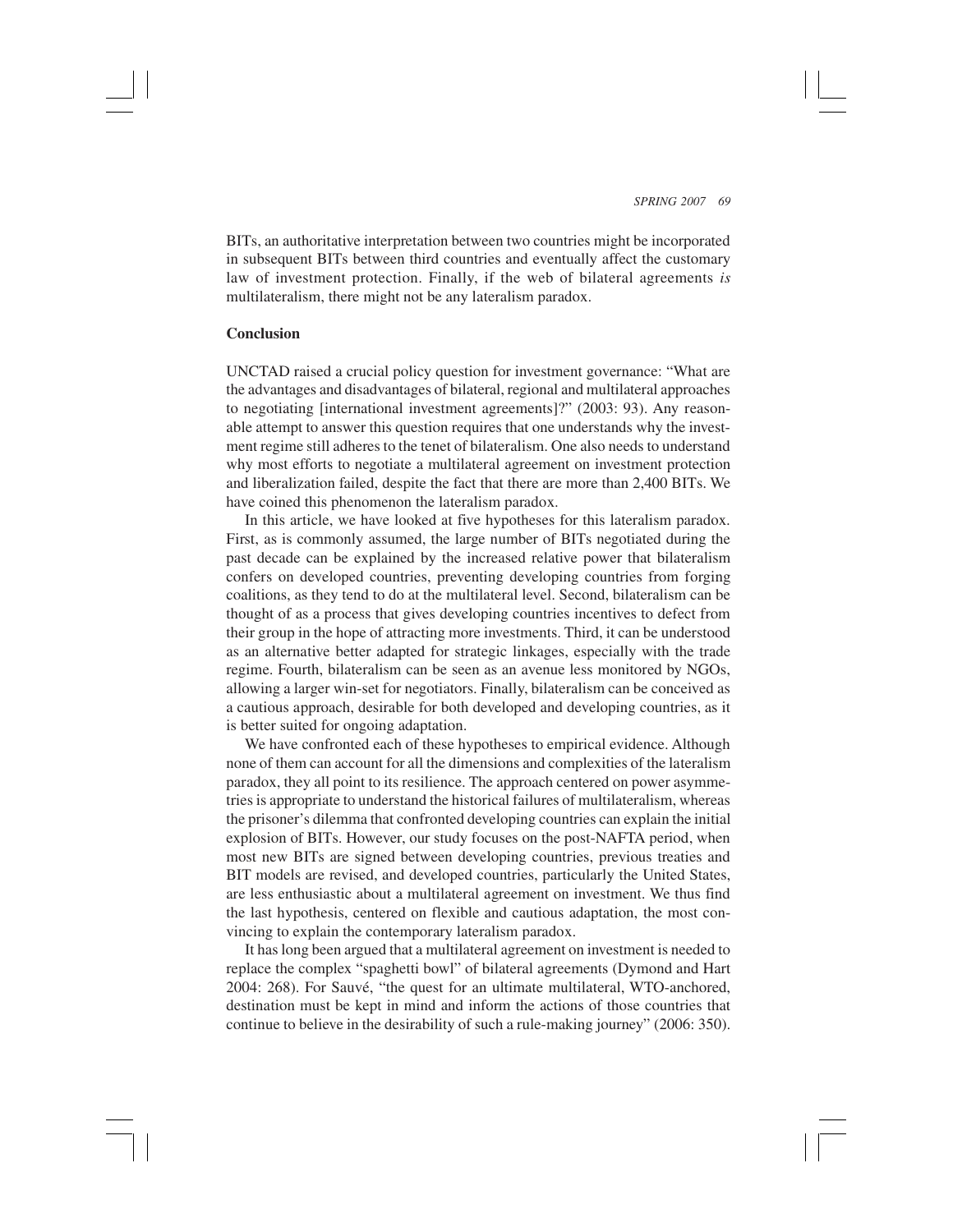As he mentions, this quest raises the question of the "value-added" that could be expected from a framework for investment at the multilateral level. There is no doubt that some features of a multilateral agreement, notably the possibility of having a more consistent case law and eventually a sort of appeals mechanism, would represent a significant improvement.

However, to the extent that the unilateral, bilateral, and regional liberalization of investment policies proceeds and investment continues to flow at increased rates, "the case for a multilateral approach to such liberalization is weakened" (Dymond and Hart 2004: 271; Graham 2000: 187). One would seriously doubt that a multilateral regime would be more successful than a dynamic network of BITs in increasing international investment flows. There is a situation of near paralysis and a high level of controversy over investment negotiations at the WTO, not to mention that, within states, opposition from constituency groups to investment talks has focused on multilateral negotiations. Hence, following the controversy sparked by the NAFTA investor-state cases, the resulting changes that were brought to subsequent BITs and FTAs could hardly have been secured in a multilateral setting. Above all, multilateralism could certainly not have responded as easily to the developed countries' concern over litigation when concluding BITs or FTAs with other major capital-exporting countries.

On the advantages of multilateralism and bilateralism for investment liberalization and protection, our study suggests a new and original argument in favor of a bilaterally driven regime. It demonstrates that bilateralism offers a more cautious and flexible adaptive framework to gradually integrate lessons from past experiences and accommodate different concerns. Under this perspective, it would be insufficient to sustain that a multilateral investment agreement might not be feasible for political reasons. It might also not be desirable, both for developed and developing countries.

## **Notes**

1. These are, principally, the Code on the Liberalization of Capital Movements and Current Invisible Operations, adopted in 1961 and modified in 1986; the Declaration on International Investment and Multinational Enterprises, containing the Guidelines for Multinational Enterprises, adopted in 1976; and the National Treatment Instrument, concluded in 1976, all within the auspices of the OECD; the Convention on the Settlement of Investment Disputes between States and Nationals of Other States, adopted in 1965; and the Guidelines on the Treatment of Foreign Direct Investment, effective since 1992, both under the World Bank; the Tripartite Declaration of Principles concerning Multinational Enterprises and Social Policy, adopted in 1977 within the International Labour Organization; and the Agreement on Trade-Related Investment Measures, in force since 1995 within the WTO.

2. Except when specified, investment chapters of bilateral FTAs are considered as a type of BITs.

3. In the U.S. FTA with Bahrain, there is no chapter on investment. Yet, in this case, a BIT concluded in 1999 and effective since 2001 is to take care of investment issues.

4. The size of a win-set also depends on negotiators' strategies, for example, by exploit-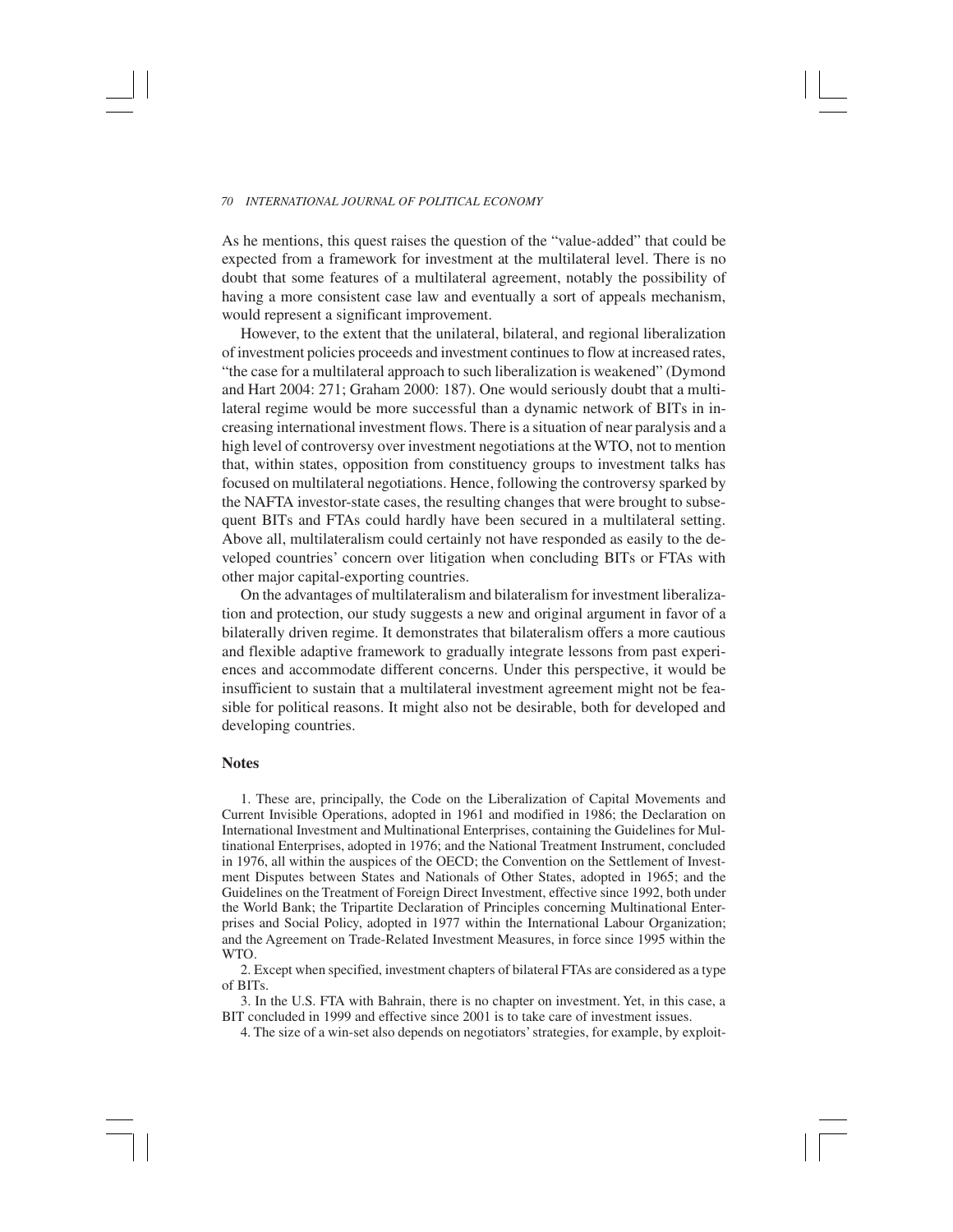ing linkages with popular provisions. However, we do not expand on this variable as strategic linkages were already discussed in the previous section.

5. Defined as "the behaviour of an agent who is unable to deliver on a promise because of failed ratification" (Putnam 1988: 438).

6. Joint NGO Statement on the Multilateral Agreement on Investment (1997). Available at www.twnside.org.sg/title/565-cn.htm.

7. WT/GC/W/52 2003: 2.

8. This is reflective of a global tendency to litigation. Although the International Centre for Settlement of Investment Disputes (ICSID) had registered only twenty-one arbitration cases during its first twenty years, it registered twenty-six cases during the single year of 2003. Although not all dispute cases relate to a BIT, ICSID mentions that "[t]he largest number of the new cases were submitted, as in previous years, under the ICSID arbitration provisions of [BITs]" (2004: 4).

9. NAFTA cases have shown that there is a substantial difference between the amounts claimed and the amounts ultimately awarded. Nevertheless, these amounts, increased by legal fees, could be significant enough to make public authorities worry—even more so if one considers that an award against a state party, even for a minor amount, could have heavy political costs.

# **References**

African Growth and Opportunity Act. 2003. Available at www.ustr.gov/ Trade\_Development/Preference\_Programs/AGOA/Section\_Index.html.

- Agreement between the Government of the Republic of France and the Government of the United Mexican States on the Reciprocal Promotion and Protection of Investments. 1998. Available at www.econima.gob/mx/pics/p/p1210/France.rtf (November 12).
- Aguilar Alvarez, G., and W.W. Park. 2003. "The New Face of Investment Arbitration: NAFTA Chapter 11." *Yale Journal of International Law* 28: 365–407.
- Alvarez, J.E. 2002. "The WTO as Linkage Machine." *American Journal of International Law* 96: 146–58.
- Baldwin, R.A. 1997. "The Causes of Regionalism." *World Economy* 20: 865–87.
- Bayne, N. 2003. "Bilateral Economic Diplomacy: The United States." In *The New Economic Diplomacy: Decision-Making and Negotiation in International Economic Relations*, ed. N. Bayne, pp. 163–179. Ashgate, UK: Aldershot and Burlington.

Bhagwati, J. 2002. *Free Trade Today*. Princeton: Princeton University Press.

Blackwood, E., and S. McBride. Forthcoming. "Investment as the Achilles Heel of Globalisation? The Ongoing Conflict Between the Rights of Capital and the Rights of States." *Policy and Society* 25, no. 2.

Canada's Foreign Investment Protection and Promotion Agreements (FIPA) Model. 2004. Available at www.dfait-maeci.gc.ca/tna-nac/documents/2004-FIPA-modelen.pdf.

Capling, A., and K.R. Nossal. 2006. "Blowback: Investor-State Dispute Mechanisms in International Trade Agreements." *Governance: An International Journal of Policy, Administration, and Institutions* 19, no. 2: 151–72.

Deblock, C. 2005. "Les Etats-Unis et la libéralisation de l'investissement" [The United States and Investment Liberalization]. In *Globalisation et pouvoir des entreprises* [Globalization and Firms' Power], ed. M. Rioux, pp. 123–58. Montreal: Athéna.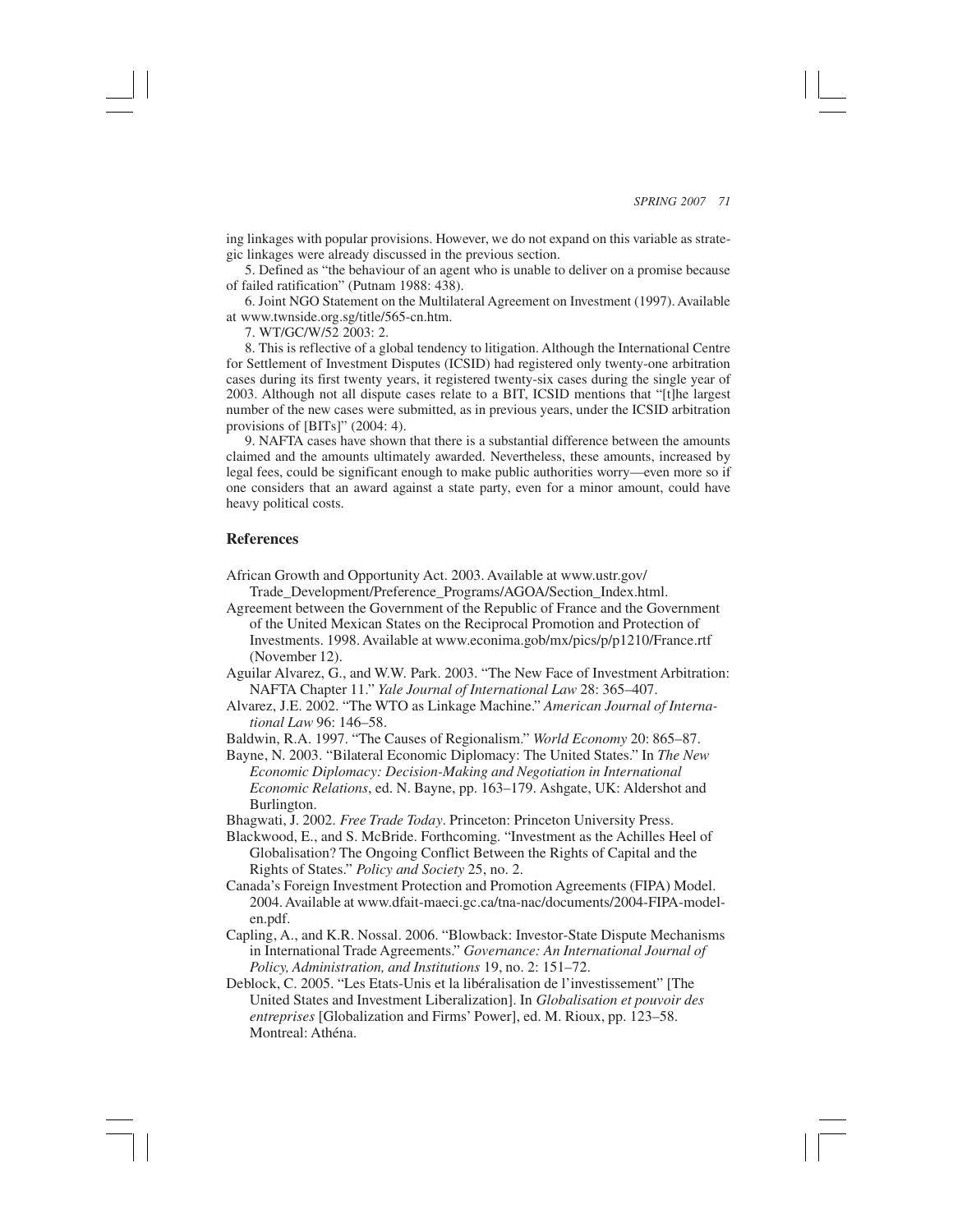- Dymond, W., and M. Hart. 2004. "The Doha Investment Negotiations—Whither or Wither." *Journal of World Investment and Trade* 5, no. 2: 263–88.
- "EU, Japan Propose Specific Goals for WTO Investment Negotiations." 2003. *Inside U.S. Trade* 1 (August 22): 13–14.
- Frankel, J.A. 1997. *Regional Trading Blocs in the World Economic System*. Washington, DC: Institute for International Economics.

Free Trade Agreement Between the Republic of Korea and the Republic of Chile. 2003. Available at www.sice.org/Trade/Chi-SKorea\_e/ChiKorea\_e.asp.

- Free Trade Commission. 2001. Notes of Interpretation of Certain Chapter 11 Provisions. Available at www.dfait-maeci.gc.ca/tna-nac/NAFTA-Interpr-en.asp.
- Gagné, G., and J.F. Morin. 2006. "The Evolving American Policy on Investment Protection: Evidence From Recent FTAs and the 2004 Model BIT." *Journal of International Economic Law* 9, no. 2: 357–82.
- Ganesan, A.V. 1998. "Developing Countries and a Possible Multilateral Framework on Investment: Strategic Options." *Transnational Corporations* 7, no. 2: 1–38.

Government Response to the Report of the Standing Committee on Foreign Affairs and International Trade. 2002. Available at www.dfait-maeci.gc.ca/tna-nac/ FTAA\_rep-en.asp.

Graham, E. 1996. "Global Corporations and National Governments." Available at http://bookstore.iie.com/merchant.mvc?Screen=PROD&Product\_Code=54/.

Graham, E. 2000. *Fighting the Wrong Enemy: Antiglobal Activists and Multinational Enterprises*. Washington, DC: Institute for International Economics.

- Guzman, A.T. 1998. "Why LDCs Sign Treaties That Hurt Them: Explaining the Popularity of Bilateral Investment Treaties." *Virginia Journal of International Law* 38: 639–88.
- Haas, E.B. 1980. "Why Collaborate? Issue-Linkage and International Regimes." *World Politics* 32: 357–405.
- Hallward-Driemeier, M. 2003. *Do Bilateral Investment Treaties Attract FDI? Only a Bit . . . and They Could Bite*. Washington, DC: World Bank.
- Haslam, P.A. 2004. "BITing Back: Bilateral Investment Treaties and the Struggle to Define an Investment Regime for the Americas." *Policy and Society* 23, no. 3: 91–112.
- Hoekman, B., and K. Saggi. 1999. "Multilateral Disciplines for Investment-Related Policies?" Available at www1.worldbank.org/wbiep/trade/papers\_2000/bpfdi.pdf.

International Centre for Settlement of Investment Disputes. 2004. Annual Report 2004. Available at www.worldbank.org/icsid/pubs/1998ar/ 2004\_ICSID\_ar\_en.pdf.

- Ikenberry, G.J., and C.A. Kupchan. 1990. "Socialization and Hegemonic Power." *International Organization* 44: 283–315.
- Joint NGO Statement on the Multilateral Agreement on Investment. 1997. Available at www.twnside.org.sg/title/565-cn.htm.

Jones, R.C. 2002. "NAFTA Chapter 11 Investor-to-State Dispute Resolution: A Shield to Be Embraced or a Sword to Be Feared?" *Brigham Young University Law Review:* 527–59.

Kennedy, K. 2003. "A WTO Agreement on Investment: A Solution in Search of a Problem?" *University of Pennsylvania Journal of International Economic Law* 24: 77–188.

Kindleberger, C. 1981. "Dominance and Leadership in the International Economy." *International Studies Quarterly* 25, no. 2: 242–54.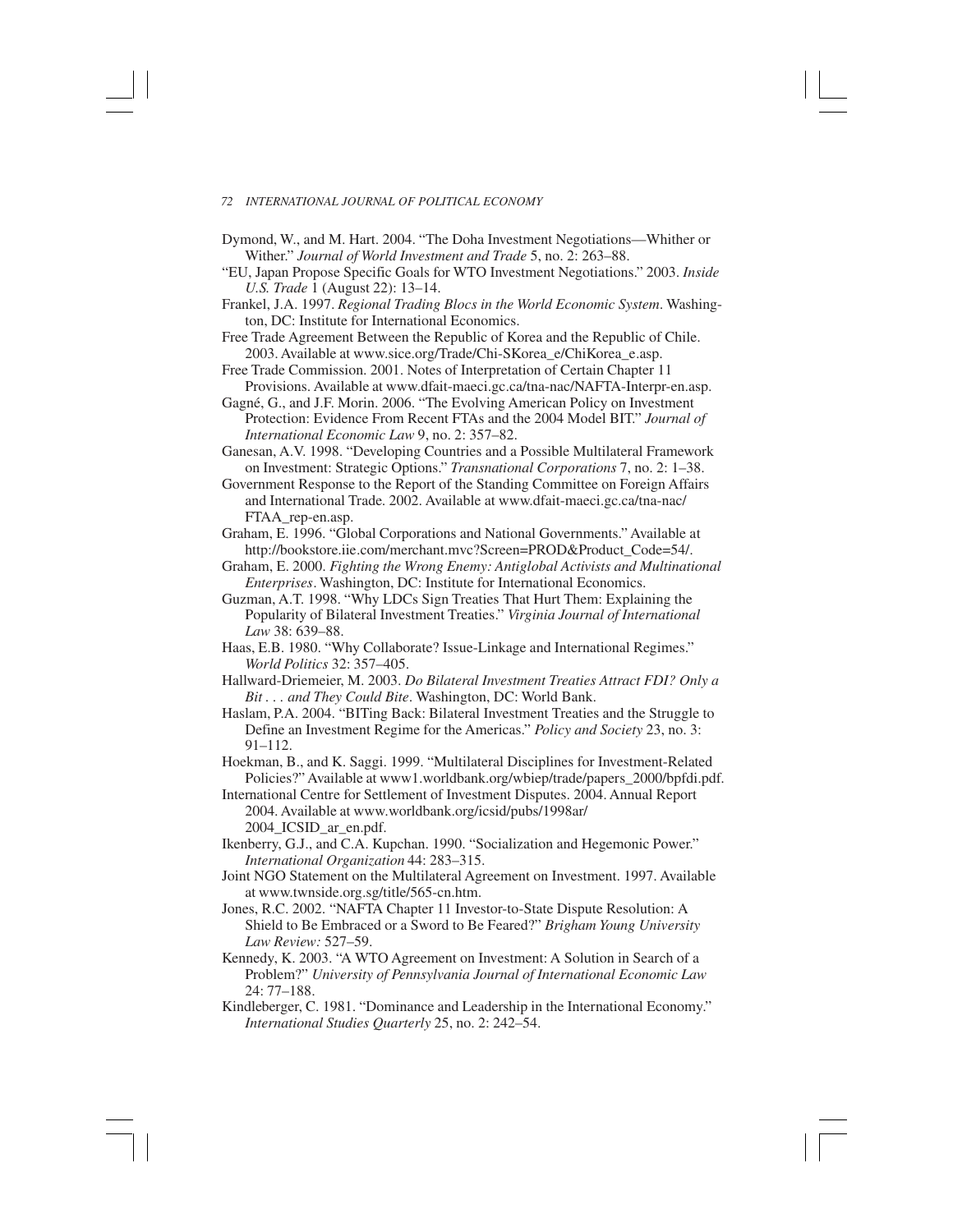- Kline, J., and R. Ludema. 1997. "Building a Multilateral Framework for Investment: Comparing the Development of Trade and Investment Accords." *Transnational Corporations* 6, no. 3: 1–20.
- Krueger, D. 2003. "The Combat Zone: *Mondev International, Ltd. v. United States* and the Backlash Against NAFTA Chapter 11." *Boston University International Law Journal* 21: 399–426.
- Leebron, D.W. 2002. "The Boundaries of the WTO: Linkages." *American Journal of International Law* 96: 5–27.
- Loppacher, L., and W. Kerr. 2006. "Investment Rules: The US Agenda in Bilateral Trade Agreements." *Journal of World Investment and Trade* 7, no. 1: 39–58.
- Martin, L. 1992. "Interests, Power and Multilateralism." *International Organization* 46: 765–92.
- Narlikar, A., and D. Tussie. 2004. "The G20 at the Cancun Ministerial: Developing Countries and their Evolving Coalitions in the WTO." *World Economy* 27, no. 7: 947–66.
- O'Brien, R.; A.M. Goetz; J.A. Scholte; and M. Williams. 2000. *Contesting Global Governance: Multilateral Economic Institutions and Global Social Movements*. Cambridge: Cambridge University Press.
- Peterson, L.E. 2003. *Singapore Issues Breaks Cancun's Back.* Available at www.iisd.org/pdf/2003/investment\_investsd\_sep14\_2003.pdf. ———. 2004. "Bilateral Investment Treaties and Development Policy-Making."
- Available at www.iisd.org/pdf/2004/trade\_bits.pdf. Putnam, R. 1988. "Diplomacy and Domestic Politics: The Logic of Two-Level Games." *International Organization* 42: 427–60.
- Rubins, N. 2003. "The Arbitral Innovations of Recent US Free Trade Agreements: Two Steps Forward, One Step Back." *International Business Law Journal* 8: 865–85.
- Salacuse, J.W. 2004. "Towards a Global Treaty for Investment Protection? Lessons from the Failure of OECD's MAI." In *Arbitrating Foreign Investment Disputes: Procedural and Substantive Legal Aspects*, ed. N. Horn and S. Kroll, pp. 51–88. New York: Kluwer Law International.
- Sauvé, P. 2006. "Multilateral Rules on Investment: Is Forward Movement Possible?" *Journal of International Economic Law* 9, no. 2: 325–55.
- Schrijver, N.J. 2001. "A Multilateral Investment Agreement from a North–South Perspective." In *Multilateral Regulation of Investment*, ed. E.C. Nieuwenhuys and M.M.T.A. Brus, pp. 17–33. The Hague: Kluwer Law International.
- Sikkel, M.W. 2001. "How to Establish a Multilateral Framework for Investment." In *Multilateral Regulation of Investment*, ed. E.C. Nieuwenhuys and M.M.T.A. Brus, pp. 161–79.

Smythe, E. 1998. "Your Place or Mine? States, International Organizations and the Negotiation of Investment Rules." *Transnational Corporations* 7, no. 3: 85–120.

Trade Promotion Authority. 2002. Public Law 107–210, 107th Congress. Available at www.bilaterals.org/IMG/pdf/TPAA\_2002.pdf.

- United Nations Conference on Trade and Development (UNCTAD). 1999a. *Lessons from the MAI.* New York and Geneva: United Nations.
- ———. 1999b. *UNCTAD Hosts Bilateral Investment Treaty Negotiations by Group of Fifteen Countries Issues New Study on Bilateral Investment Treaties*. New York and Geneva: United Nations.
- ———. 1999c. *Trends in International Investment Agreements*. New York and Geneva: United Nations.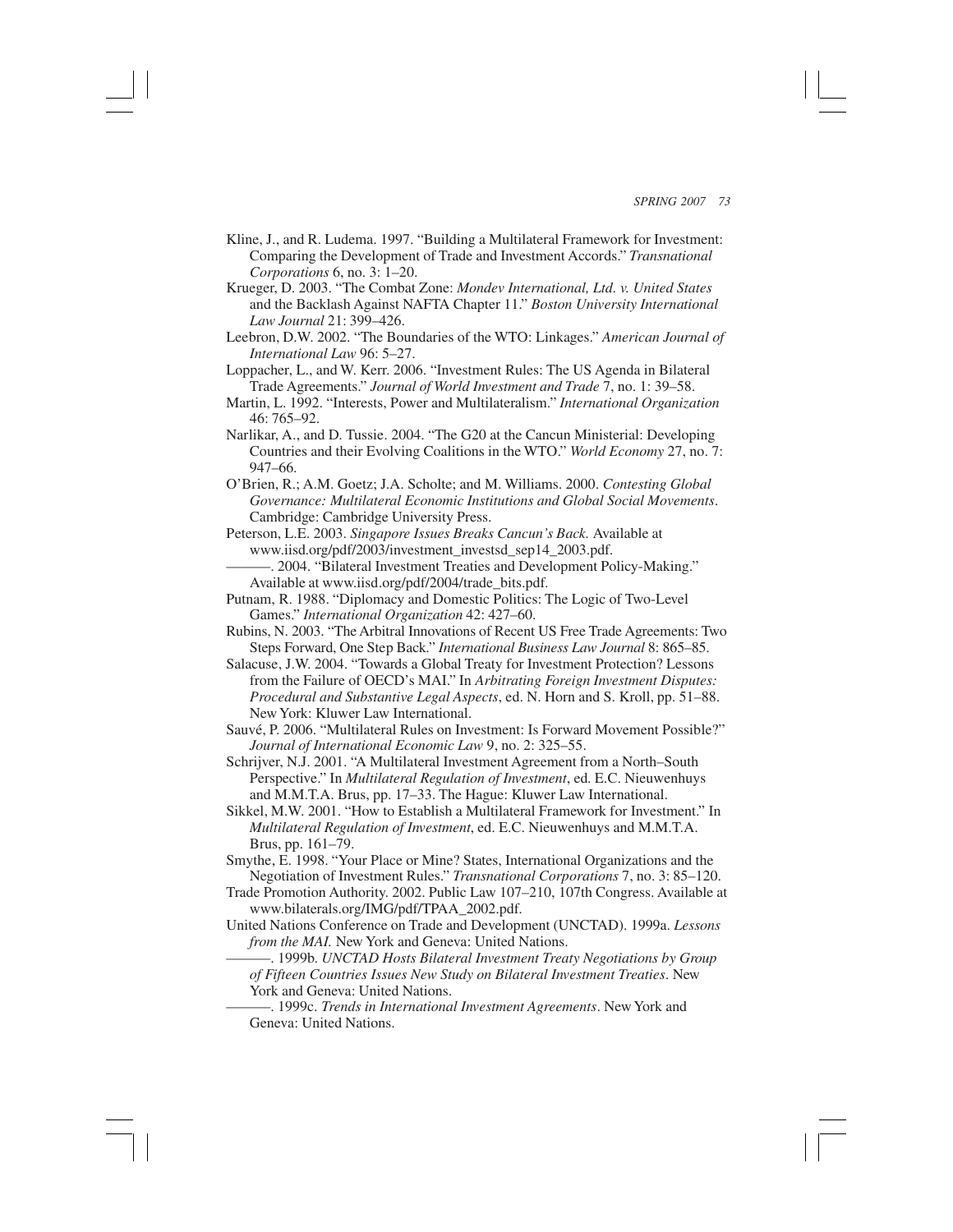———. 2003. *World Investment Report 2003.* New York and Geneva: United Nations.

———. 2004a. *Ronde de négociations d'accords bilatéraux de promotion et de protection des investissements pour les pays francophones d'Afrique* [Negotiation Round of Bilateral Agreements for the Promotion and Protection of Investment for French-Speaking African States]. New York and Geneva: United Nations. Available at www.unctad.org/sections/dite\_pcbb/docs/dite\_pcbb\_ias0027 en.pdf.

———. 2004b. *World Investment Report 2004.* New York and Geneva: United Nations.

———. 2005. *World Investment Report 2005*. New York and Geneva: United Nations.

United States–Australia Free Trade Agreement. 2004. Available at www.ustr.gov/ Trade\_Agreements/Bilateral/Australia\_FTA/Final\_Text/Section\_Index.html.

Von Moltke, K. 2003. "Moving Forward from Cancún." Available at www.ecologicevents.de/Cat-E/en/documents/von\_moltke.pdf.

Walter, A. 2001. "Unravelling the Faustian Bargain: Non-State Actors and the Multilateral Agreement on Investment." In *Non-State Actors in World Politics*, ed. D. Josselin and W. Wallace, pp. 150–68. New York: Palgrave.

———. 2002. *The Political Economy of FDI Location: Why Don't Political Checks and Balances and Treaty Constraints Matter?* Singapore: Institute of Defense and Strategic Studies.

World Bank. 2004. *Global Economic Prospects 2005*. Washington, DC.

WT/GC/W/52. Bangladesh (on behalf of 33 Least-Developed Countries), Botswana, China, Cuba, Egypt, India, Indonesia, Kenya, Malaysia, Nigeria, Philippines, Tanzania, Uganda, Venezuela, Zambia, and Zimbabwe. 2003. *Singapore Issues: The Way Forward: Joint Communication Submitted to World Trade Organization General Council*.

Young, S., and A.T. Tavares. 2004. "Multilateral Rules on FDI: Do We Need Them? Will We Get Them? A Developing Country Perspective." *Transnational Corporations* 13, no. 1: 1–30.

Zoellick, R. 2003a. "America Will Not Wait for the Won't-Do Countries." *Financial Times* (September 22): 23.

. 2003b. "Global Trade and the Middle East." Available at www.ustr.gov/ Document\_Library/USTR\_Speeches/2003/Global\_Trade\_the\_Middle\_East.html.

*To order reprints, call 1-800-352-2210; outside the United States, call 717-632-3535.*